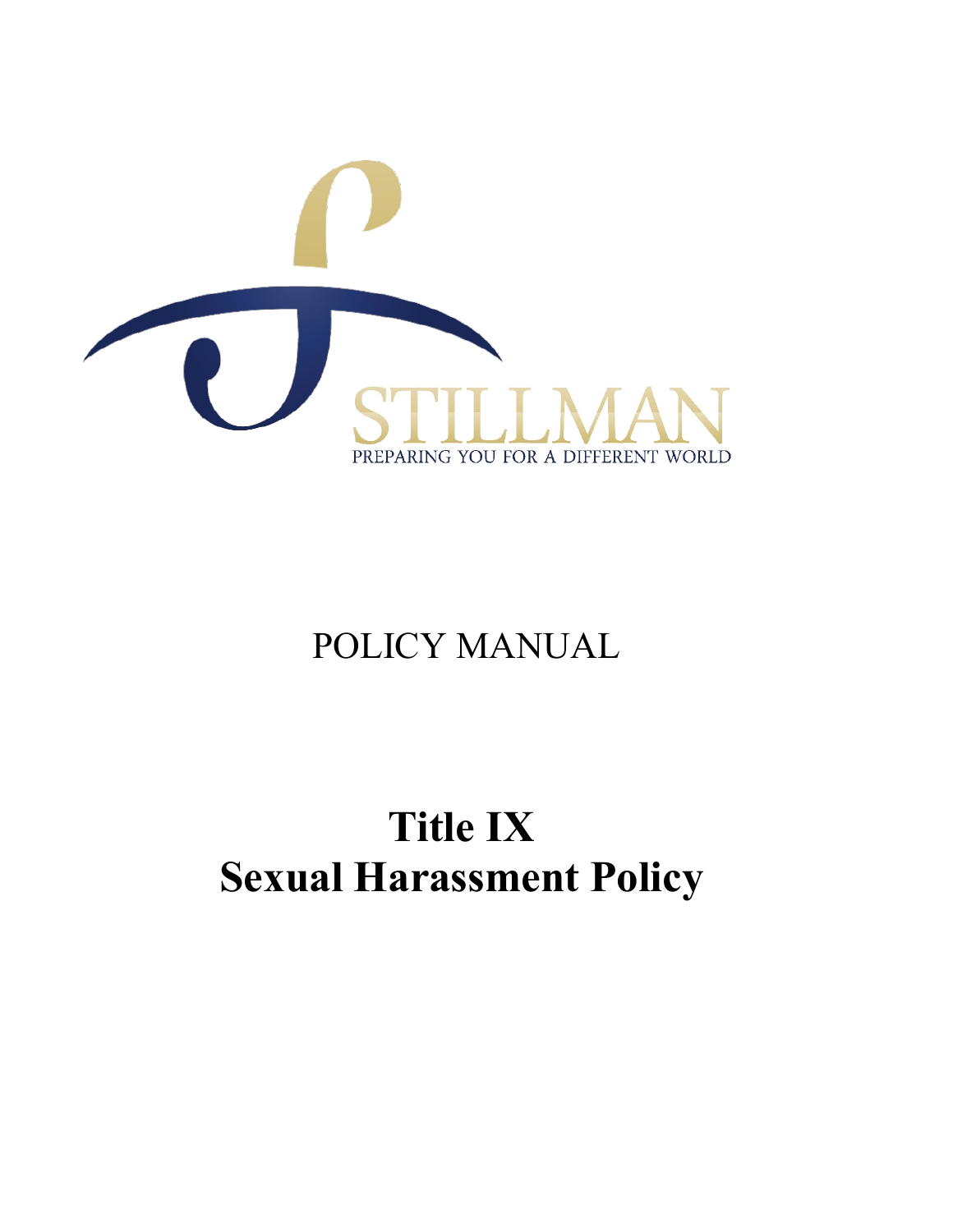# **TABLE OF CONTENTS**

| $\mathbf{I}$ . | <b>Policy Statement</b>                                         | $\mathbf{3}$            |
|----------------|-----------------------------------------------------------------|-------------------------|
| П.             | <b>Scope</b>                                                    | $\overline{\mathbf{4}}$ |
| III.           | <b>Definitions</b>                                              | $4-9$                   |
| IV.            | <b>Child Protection Policy</b>                                  | 11                      |
| V.             | <b>Required Reports by Responsible Employees</b>                | 11                      |
| VI.            | <b>Emergency Resources and Law Enforcement</b>                  | 12                      |
| VII.           | <b>All Reports Treated with Discretion</b>                      | 15                      |
| VIII.          | <b>Time Frame for Reporting</b>                                 | 15                      |
| IX.            | <b>Amnesty</b>                                                  | 16                      |
| X.             | <b>Participant Privacy and Confidentiality</b>                  | 16                      |
| XI.            | <b>Intake Process for Reports of Title IX Sexual Harassment</b> | 17                      |
| XII.           | <b>Supportive Measures</b>                                      | 18                      |
|                | <b>XIII. Emergency Removal and Administrative Leave</b>         | 20                      |
|                | <b>Title IX Sexual Harassment Grievance Procedure</b>           |                         |
| I.             | <b>Formal Complaints of Title IX Sexual Harassment</b>          | 20                      |
| П.             | <b>Timeliness</b>                                               | 23                      |
| III.           | <b>Advisors</b>                                                 | 24                      |
| IV.            | <b>Informal Resolution</b>                                      | 24                      |
| V.             | <b>Formal Resolution Process</b>                                | 25                      |
| 3 7 T          | $\lambda - - -$                                                 | 21                      |

**VI. Appeals 34 Confidentiality** 35 **VIII. Record Retention 35**

# **APPENDIXES**

| $A$ : | <b>College Officials</b> |
|-------|--------------------------|
|-------|--------------------------|

**B: Training**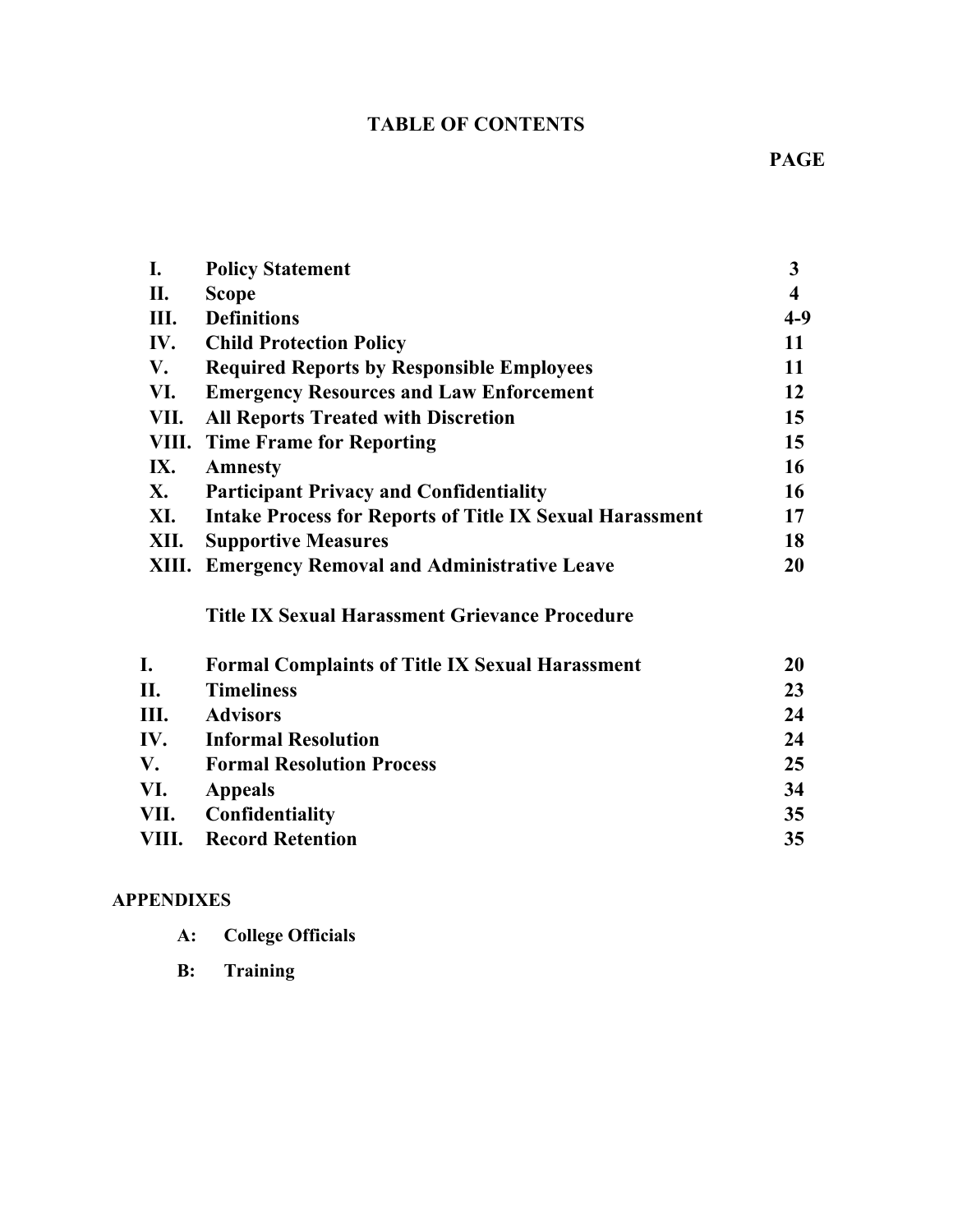#### 3

#### **POLICY PROHIBITING TITLE IX SEXUAL HARASSMENT**

This Title IX Sexual Harassment Policy shall supersede all other Title IX Sex Discrimination Policies heretofore adopted by this College

#### **I. POLICY STATEMENT**

Stillman College ("the College") is committed to creating and maintaining a learning and work environment that is free from discrimination based on sex. This Title IX Sexual Harassment Policy (the "Policy") prohibits sex-based discrimination, including sex-based harassment, in all operations of the College. The Policy is intended to meet the College's obligations under Title IX of the Education Amendments of 1972 ("Title IX"); the Jeanne Clery Disclosure of Campus Security Policy and Campus Crime Statistics Act ("Clery Act"), as amended by the Violence Against Women Reauthorization Act of 2013 ("VAWA"), with respect to its application to sex-based misconduct; and other applicable law and regulations.

#### *The College is committed to the principles of academic freedom and freedom of expression and the Policy should be interpreted, and will be applied, consistent with both of these principles.*

The Policy also prohibits retaliation against an individual: (1) who makes a report or files a Formal Complaint of Title IX Sexual Harassment; (2) about whom a report is made or against whom a Formal Complaint is filed; (3) who participates in the reporting, investigation, or adjudication of possible violations of this Policy; or (4) who engages in good faith opposition to what another individual reasonably believes to be Title IX Sexual Harassment under this Policy.

The College's Title IX Coordinator is responsible for administering the Policy and related procedures.1 Any inquiries about the Policy or procedures should be referred to the College's Title IX Coordinator, Bettye Mullen, who may be contacted as follows:

> Dr. Bettye Mullen, Title IX Coordinator Office of the Coordinator 3601 Stillman Blvd ● Tuscaloosa, AL 35401 Phone: 205-349-4240 x 8894 Email: bmullen@stillman.edu

 $\frac{1}{1}$  All references in the Policy to the Title IX Coordinator should be understood to also include any individual acting as a designee of the Title IX Coordinator.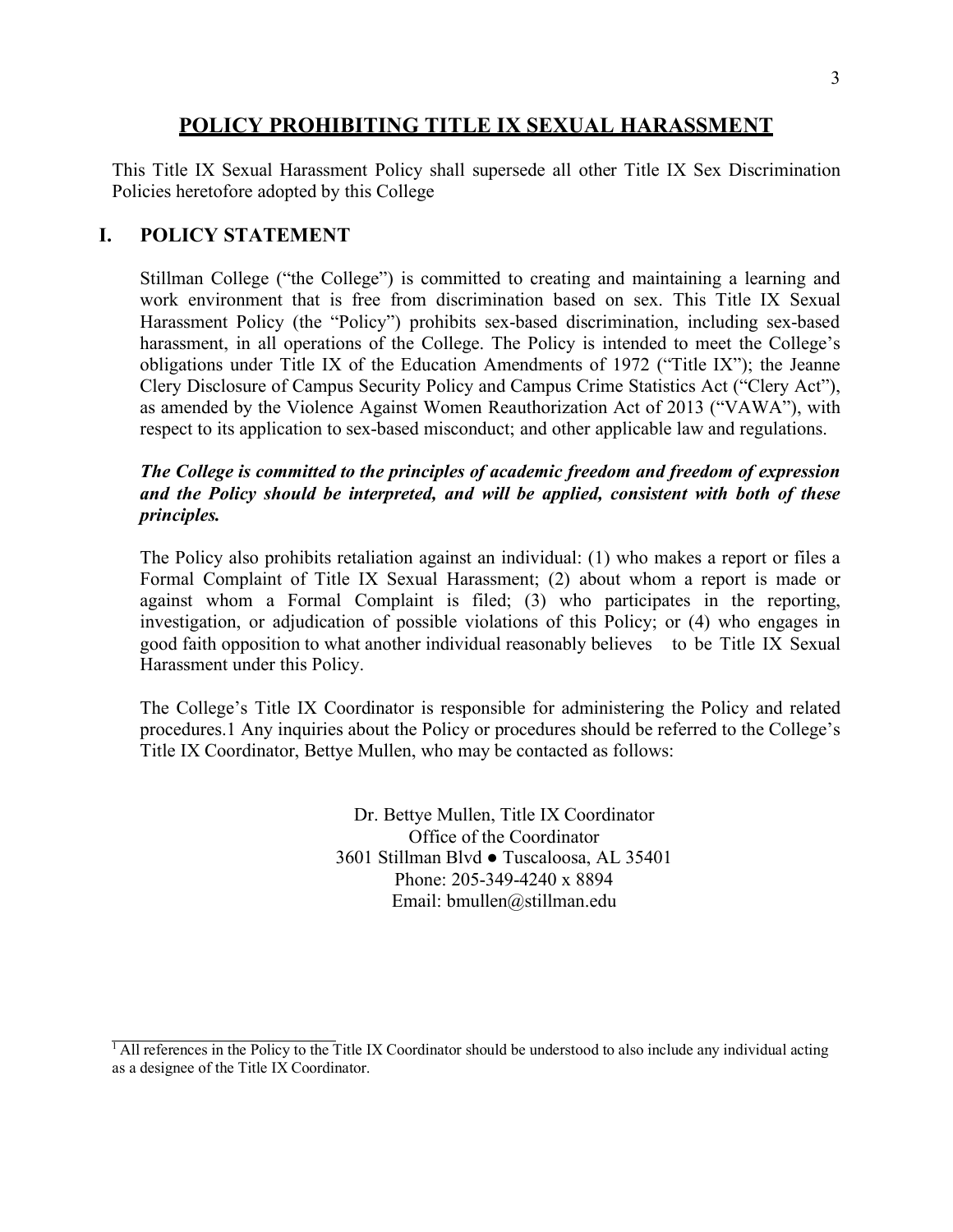#### 4

#### **II. APPLICABILITY AND SCOPE**

This Policy applies to all members of the College community. This includes, but is not limited to, full and part-time students; full and part-time employees, including faculty members, staff, student employees, and temporary and contract employees; and certain third parties, including applicants for admission and employment, visitors, employees of College contractors, and individuals who are participating in a College Education Program or Activity, but who are neither enrolled in an academic program/course at the College nor employed by the College (e.g. individuals participating in a College summer camp or attending a College Education Program or Activity by invitation or that is open to the public). The Policy applies regardless of the gender, gender identity, or sexual orientation of the parties.

This Policy prohibits Title IX Sexual Harassment committed against any member of the College community in the United States and within a College Education Program or Activity.

The College retains the discretion to determine the conduct that occurs outside of the United States or outside of a College Education Program or Activity, including online conduct that is not part of a College Education Program or Activity, is within the scope of this Policy. In making this determination, the College will consider the severity of the alleged conduct, the risk of ongoing harm, whether both parties are members of the College community, the impact on College programs or activities, and whether off- campus conduct is part of a series of actions that occurred both on and off campus.

Alleged incidents of discrimination or other misconduct on the basis of sex that are not covered by this Policy may be governed by other College policies, including but not limited to:

- A. Stillman College Student Handbook
- B. Stillman College Staff Handbook
- C. Stillman College Faculty Handbook

This Policy supersedes any conflicting information in any other College policy with respect to the definitions and procedures applicable to alleged Title IX Sexual Harassment. This Policy and the related procedures provide the exclusive remedy for alleged Title IX Sexual **Harassment** 

#### **III. DEFINITIONS**

#### **A. Definitions of Conduct Prohibited by this Policy**

**Title IX Sexual Harassment:** conduct on the basis of sex that satisfies one or more of the following –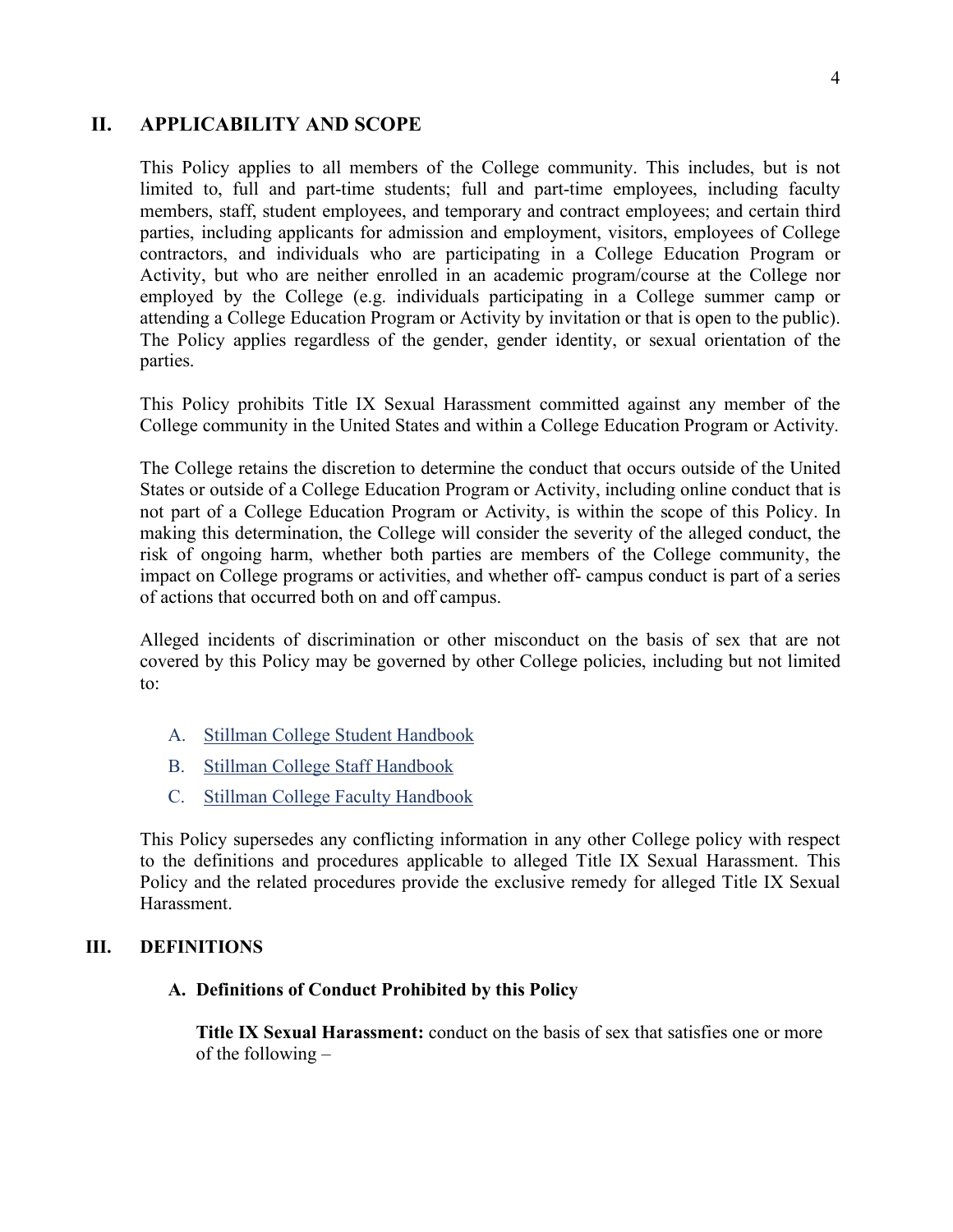- 1. A College employee (including a faculty member) conditioning the provision of an aid, benefit, or service of the College on an individual's participation in unwelcome sexual conduct. Also known as quid pro quo sexual harassment.
- 2. Unwelcome conduct determined by a reasonable person to be so severe, pervasive, and objectively offensive that it effectively denies a person equal access to a College Education Program or Activity.
- 3. Sexual Assault: any sexual act directed against another person, without the consent of the victim, including instances where the victim is incapable of giving consent. Sexual assault can occur between individuals of the same or different sexes and/or genders or gender identities.

Sexual Assault includes the following:

- a. **Rape**: the carnal knowledge of a person, without the consent of the victim, including instances where the victim is incapable of giving consent because of his/her/their age or because of his/her/their temporary or permanent mental or physical incapacity;
- b. **Sodomy**: oral or anal sexual intercourse with another person, without the consent of the victim, including instances where the victim is incapable of giving consent because of his/her/their age or because of his/her/their temporary or permanent mental or physical incapacity;
- c. **Sexual Assault with an Object**: to use an object or instrument to unlawfully penetrate, however slightly, the genital or anal opening of the body of another person, without the consent of the victim, including instances where the victim is incapable of giving consent because of his/her/their age or because of his/her/their temporary or permanent mental or physical incapacity;
- d. **Fondling**: the touching of the private body parts of another person for the purpose of sexual gratification, without the consent of the victim, including instances where the victim is incapable of giving consent because of his/her/their age or because of his/her/their temporary or permanent mental or physical incapacity;
- **e. Incest**: sexual intercourse between persons who are related to each other within the degrees wherein marriage is prohibited by law
- f. **Statutory Rape**: sexual intercourse with a person who is under the statutory age of consent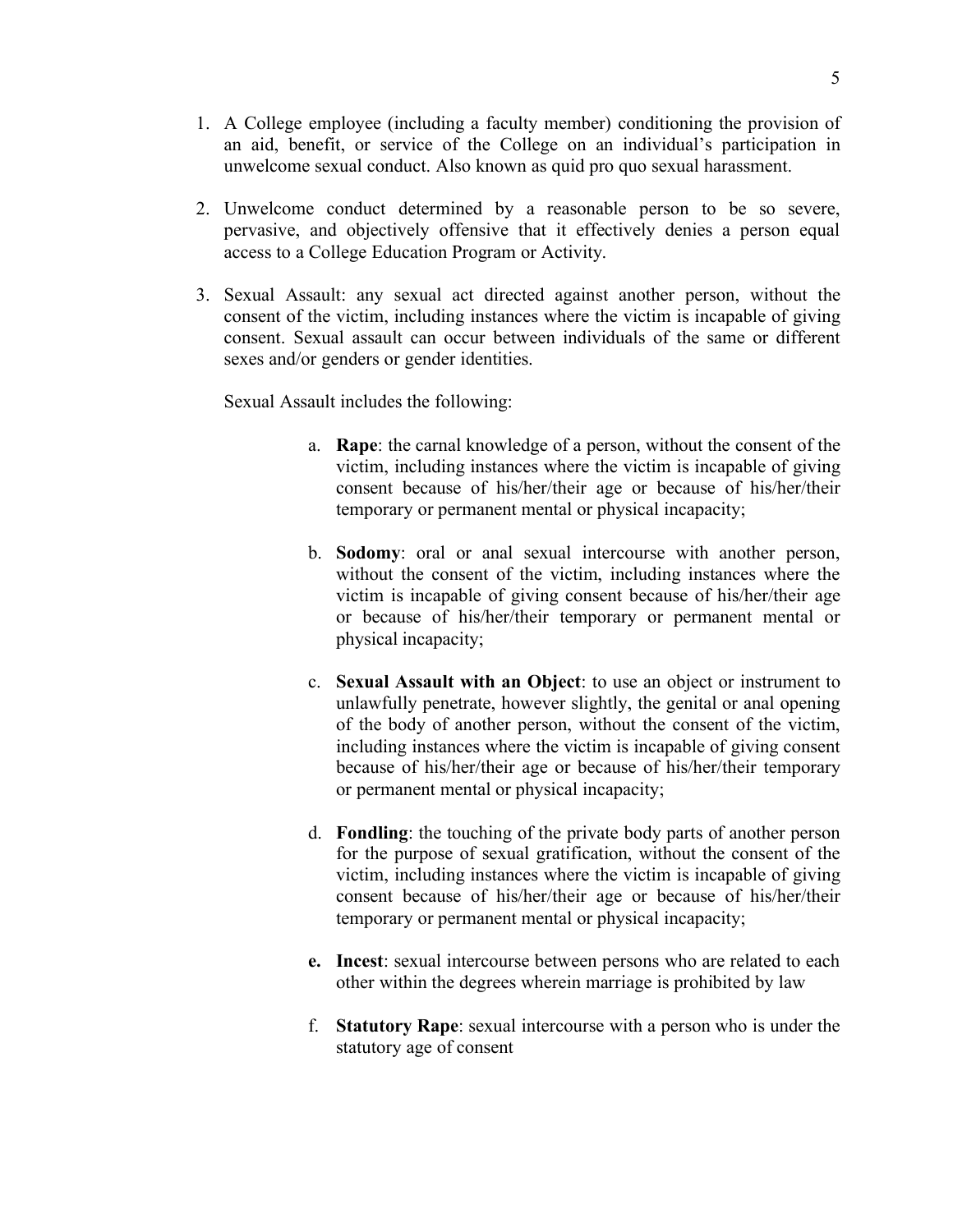- g. **Domestic Violence**: a felony or misdemeanor crime of violence committed by a current or former spouse or intimate partner of the victim, by a person with whom the victim shares a child in common, by a person who is cohabitating with or has cohabitated with the victim as a spouse or intimate partner, by a person similarly situated to a spouse of the victim under the domestic or family violence laws of the Alabama, or by any other person against an adult or youth victim who is protected from that person's acts under the domestic or family violence laws of Alabama.
- h. **Dating Violence**: an act of violence committed by a person who is or has been in a social relationship of a romantic or intimate nature with the victim; and where the existence of such a relationship is determined based on a consideration of the (1) length of the relationship. (2) type of relationship, and (3) frequency of interaction between the persons involved in the relationship.
- i. **Stalking**: a course of conduct directed at a specific person that would cause a reasonable person to (1) fear for his/her/their safety or the safety of others, or (2) suffer substantial emotional distress.
- j. **Retaliation**: an adverse action or other form of negative treatment, including but not limited to intimidation, threats, coercion, discrimination or harassment, carried out in response to a goodfaith reporting of or opposition to Title IX Sexual Harassment; an individual's or group's participation, including testifying or assisting in the College's Title IX Procedures; an individual's or group's refusal to participate in the College's Title IX Procedures; or other form of good faith opposition to what an individual reasonably believes to be Title IX Sexual Harassment under this Policy.

Individuals are also protected from retaliation for making good faith requests for accommodations on the basis of religion or disability.

To be a Policy violation, the challenged actions or treatment must be sufficiently serious to discourage a reasonable person from further reporting, participation, or opposition. Charging an individual with a Policy violation for making a materially false statement in bad faith in the course the College's Title IX process does not constitute Retaliation. The exercise of rights protected under the First Amendment also does not constitute Retaliation.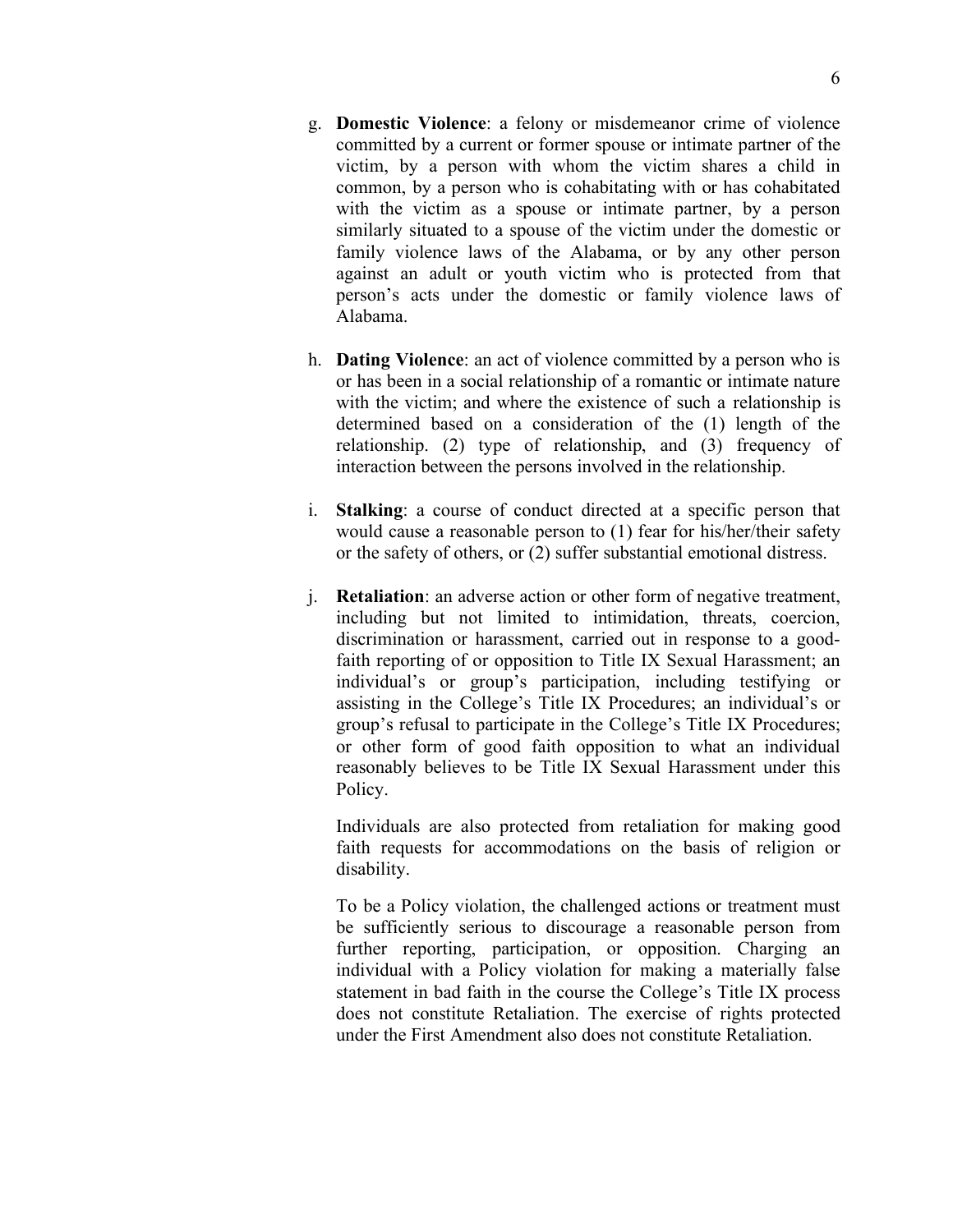#### **B. Additional Definitions**

- 1. **Official with Authority:** an official of the College with the authority to institute corrective action on behalf of the College and notice to whom causes the College to respond to Title IX Sexual Harassment. For a full list of College officials that meet this definition, see Appendix A attached to this Policy.
- 2. **Complainant:** an individual who is alleged to be the victim of Title IX Sexual **Harassment**
- 3. **Effective Consent:** Effective consent is the basis of the analysis applied to unwelcome sexual contact. Lack of consent is the critical factor in any incident of sexual misconduct. Effective consent is informed, freely and actively given, and requires clear communication between all persons involved in the sexual encounter. Effective consent is active, not passive. Effective consent can be communicated verbally or by actions. But in whatever way consent is communicated, it must be mutually understandable.
	- a. Silence and consent: Silence, in and of itself, cannot be interpreted as consent. It is the responsibility of the initiator of sexual contact to make sure they understand fully what the person with whom they are involved wants and does not want sexually
	- b. Transferability of consent: Effective consent to one form of sexual activity does not imply consent to other forms of sexual activity. Previous relationships or consent do not imply consent to future sexual acts.
	- c. Consent and force: Effective consent cannot be procured by use of physical force, compelling threats, intimidating behavior, or coercion.
	- d. Inability to consent: Effective consent cannot be given by minors, mentally disabled individuals, or persons incapacitated as a result of drugs or alcohol. If you have sexual activity with someone you know to be, or should know to be, mentally or physically incapacitated (by alcohol or other drug use, unconsciousness, or blackout), you are in violation of this policy. Incapacitation is a state where one cannot make a rational, reasonable decision because he/she/they lack(s) the ability to understand the "who," "what," "when," "where," "why," or "how" of the sexual interaction.
	- e. Consent and drugs/alcohol: This policy also covers someone whose incapacity results from mental disability, sleep, involuntary physical restraint, or from the taking of a so-called "date- rape" drug. Possession, use and/or distribution of any of these substances, including Rohypnol, Ketomine, GHB, Burundanga, etc. is prohibited, and administering one of these drugs to another student for the purpose of inducing incapacity is a violation of this policy. Administering alcohol to another person for the purpose of inducing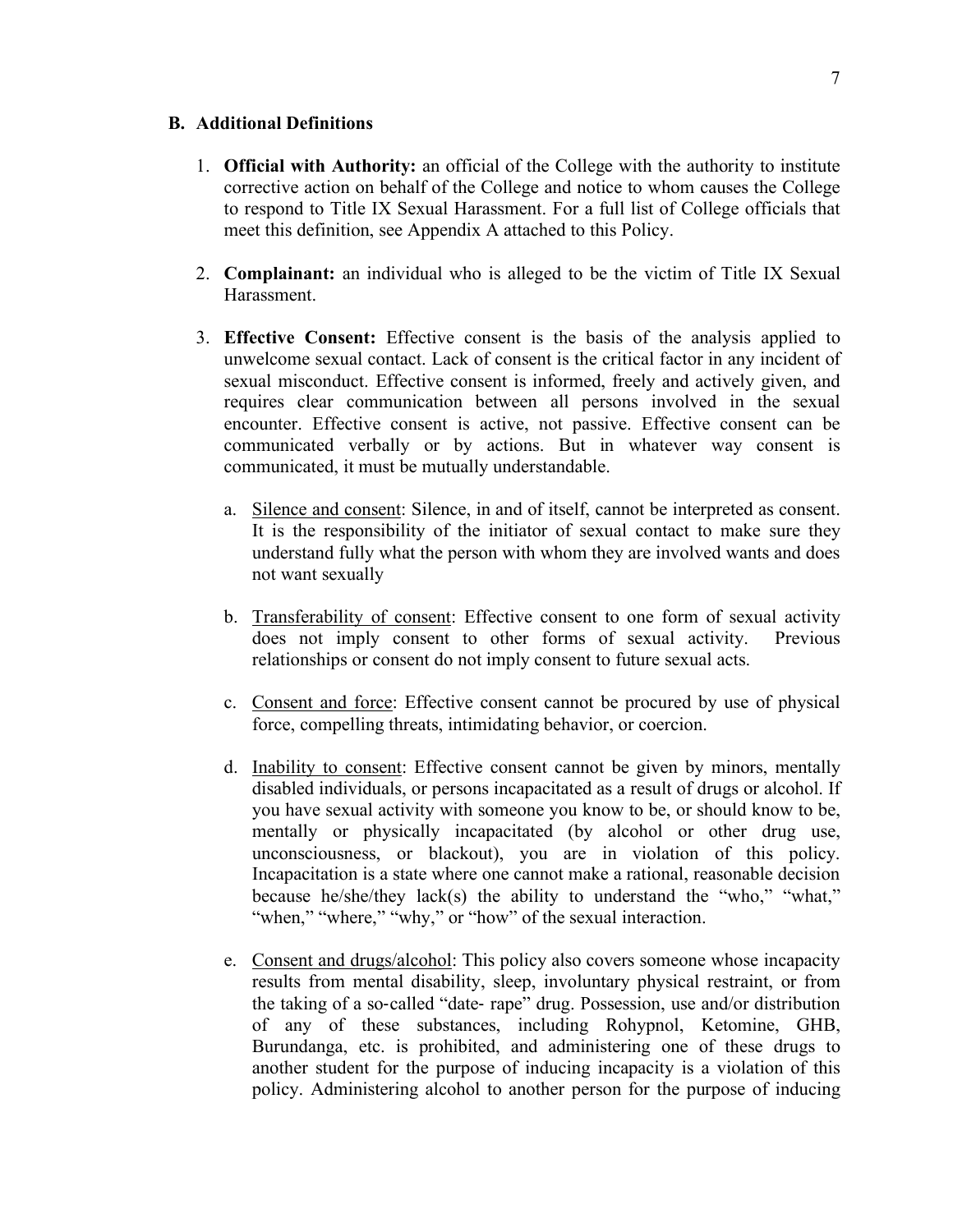incapacity, even if the person is of legal drinking age, is also a violation of this policy. Use of alcohol or drugs will never function as a defense to a violation of this policy. The initiator of sexual activity is responsible for obtaining consent from his/her/their sexual partner(s), regardless of the initiator's own incapacity.

4. **Consensual Relationships:** The potential for abuse or the appearance of abuse and the inherent differential in authority prompt the College to prohibit any faculty member or employee of the College from engaging in a romantic and/or sexual relationship or in romantic and/or sexual conduct with any student of any gender or identity currently enrolled at Stillman College.

Likewise, the potential for abuse or the appearance of abuse and the inherent differential in authority prompt the College to prohibit any member of the College community from engaging in a romantic and/or sexual relationship or in romantic and/or sexual conduct with any employee of any gender or gender identity who that person supervises or evaluates in any way.

It should be noted that exceptions to any of these prohibitions will be considered by the Provost/ Vice President for Academic Affairs on a limited, case-by-case basis. If you have questions about the applications or effect of this policy to an existing or potential relationship, it is your duty to consult with the Provost/Vice President for Academic Affairs.

In keeping with this policy, if charges of sexual harassment are made, the existence of a consensual relationship in any of the contexts stated above shall not be a defense in any proceeding resulting from such charges.

Individuals who violate this provision are subject to the range of discipline listed in this policy.

This policy is in addition to existing College rules and regulations and does not alter or modify any existing policy.

- 5. **College Education Program or Activity:** all operations of the College, including (1) those locations, events, and circumstances where the College exercises substantial control and (2) any building owned or controlled by a student organization recognized by the College. Conduct that occurs on-campus occurs within the College's Education Program or Activity. Conduct that occurs off campus in locations or at events with no connection to the College is unlikely to occur in the College's Education Program or Activity.
- 6. **Formal Complaint:** a document filed by a Complainant or signed by Title IX Coordinator alleging Title IX Sexual Harassment against a Respondent and requesting that the College investigate the allegation of Title IX Sexual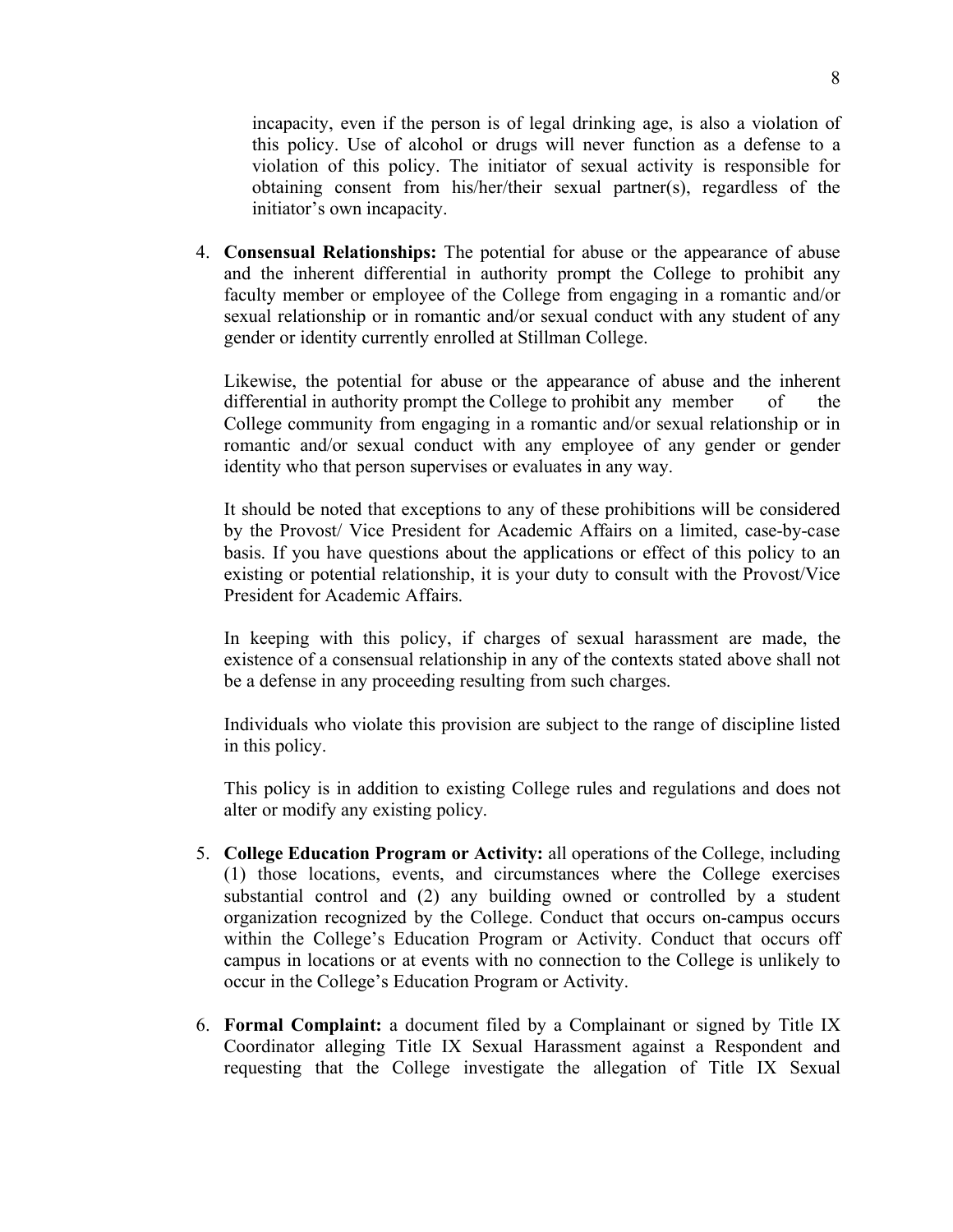Harassment. A Formal Complaint may be filed with the Title IX Coordinator in person, by mail, or by email.

- 7. **Report:** a formal notification to the Title IX Coordinator or an Official with Authority, either orally or in writing, of the belief that Title IX Sexual Harassment occurred.
- 8. **Respondent:** the person or office, program, department, or group against whom an allegation or complaint is made (e.g. the individual  $[s]$ , organizational unit  $[s]$ , or group[s] who has been reported to be the perpetrator of conduct that could constitute Title IX Sexual Harassment).
- 9. **Responsible Employee:** an individual designated by College policy who is required to report information regarding Title IX Sexual Harassment to the Title IX Coordinator.
- 10. **College Education Program or Activity:** all operations of the College, including (1) those locations, events, and circumstances where the College exercises substantial control and (2) any building owned or controlled by a student organization recognized by the College. Conduct that occurs on-campus occurs within the College's Education Program or Activity. Conduct that occurs off campus in locations or at events with no connection to the College is unlikely to occur in the College's Education Program or Activity.
- 11. **Formal Complaint:** a document filed by a Complainant or signed by the Title IX Coordinator alleging Title IX Sexual Harassment against a Respondent and requesting that the College investigate the allegation of Title IX Sexual Harassment. A Formal Complaint may be filed with the Title IX Coordinator in person, by mail, or by email.
- 12. **Report:** a formal notification to the Title IX Coordinator or an Official with Authority, either orally or in writing, of the belief that Title IX Sexual Harassment occurred.
- 13. **Respondent:** the person or office, program, department, or group against whom an allegation or complaint is made (e.g. the individual  $[s]$ , organizational unit  $[s]$ , or group[s] who has been reported to be the perpetrator of conduct that could constitute Title IX Sexual Harassment).
- 14. **Responsible Employee:** an individual designated by College policy who is required to report information regarding Title IX Sexual Harassment to the Title IX Coordinator.
- 15. **Student:** an individual who was selected for part-time, full-time, special, associate, transfer, exchange, or any other enrollment, membership, or matriculation in or at the College.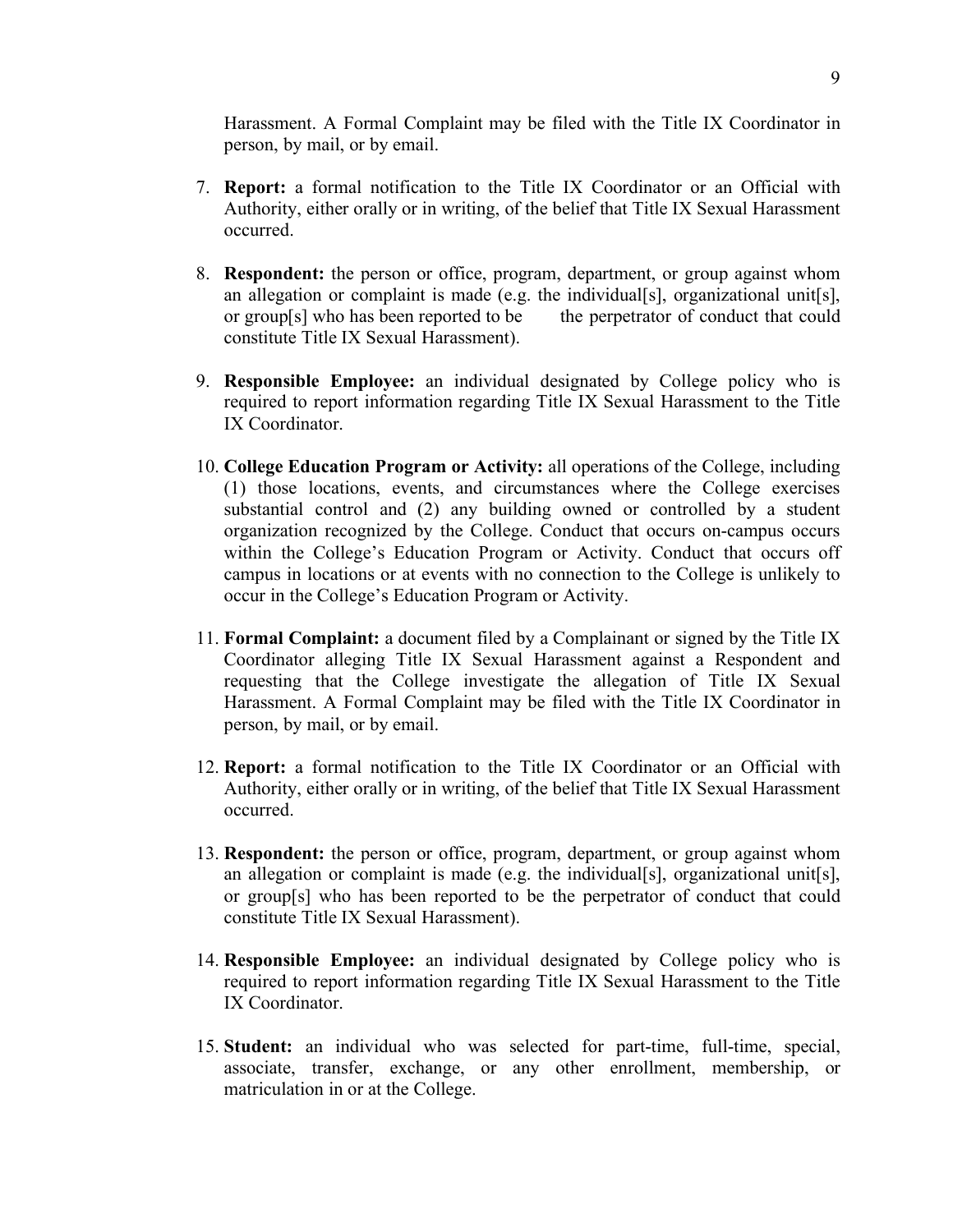#### **C. REPORTING AND RESOURCE OPTIONS**

#### **Reporting Title IX Sexual Harassment to the College**

The College encourages all individuals to report allegations of Title IX Sexual Harassment directly to the Title IX Coordinator or to an Official with Authority (see Appendix A for a complete list of Officials with Authority). Any person, regardless of whether they are the Complainant, may report Title IX Sexual Harassment to the Title IX Coordinator and/or the Deputy Title IX Coordinator.

Reporting an incident of Title IX Sexual Harassment to the Title IX Coordinator or an Official with Authority allows the College to provide Supportive Measures but does not necessarily result in the initiation of a grievance procedure.

A report may be made in person, in writing, by telephone, by email, or through the electronic reporting system on the College's website.

To make a report, contact the Title IX Coordinator or a Deputy Title IX Coordinator at:

Dr. Bettye Mullen Title IX Coordinator 3601 Stillman Blvd ● Tuscaloosa, AL 35401 Phone: 205-349-4240 x 8894 bmullen@stillman.edu

Ms. Lanita Bostic Scholarship Coordinator Assistant Title III Director 3601 Stillman Blvd ● Tuscaloosa, AL 35401 Phone: 205-349-4240 x 8893 lbostic@stillman.edu

Mr. Harold Ingram Educational Support Services Academic Advisor 3601 Stillman Blvd ● Tuscaloosa, AL 35401 Phone: 205-349-4240 x 8810 hingram@stillman.edu

A report can also be made anonymously by telephone, in writing, or electronically through the website's reporting system. Depending on the level of information available about the incident or the individuals involved, the College's ability to respond to an anonymous report may be limited. The College will, however, take whatever steps it deems appropriate and in the best interest of the overall College community, consistent with the information available.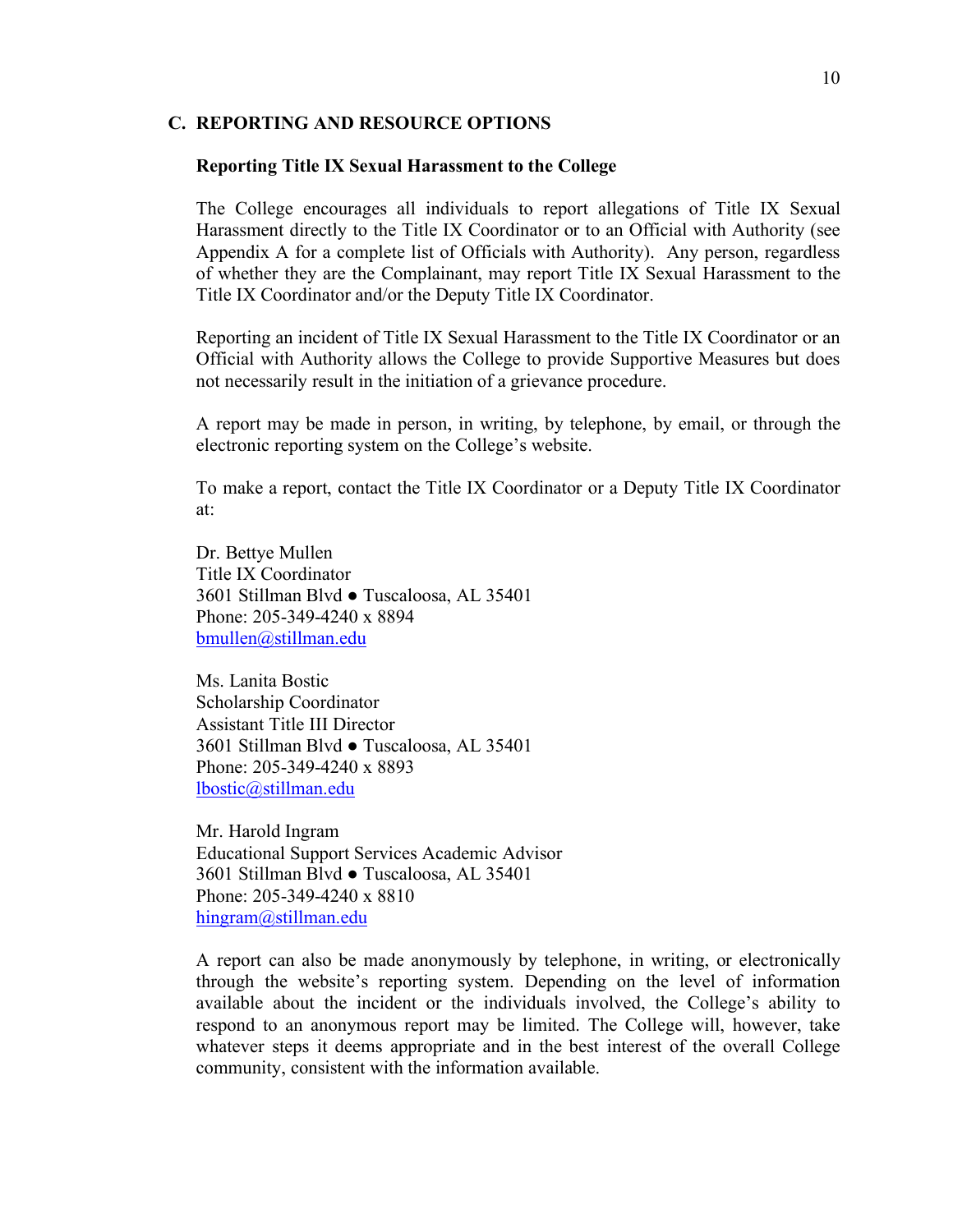Only a report to the Title IX Coordinator or an Official with Authority will trigger the College's obligation to respond to an allegation of Title IX Sexual Harassment.

## **IV. CHILD PROTECTION POLICY**

Any report involving a minor will be shared with law enforcement agencies and child protective services within 24 hours, as required by Alabama Code §26-15-1 et al. This code, Title 26, Chapter 15, is known and cited as The Alabama Child Abuse Act. The 2019 Code of Alabama law can be found at https://law.justia.com/codes/alabama/2019/

## **V. REQUIRED REPORTS BY RESPONSIBLE EMPLOYEES**

Responsible Employees are expected to be discreet, but are required by the College to promptly consult with Title IX Coordinator by telephone, email, or online reporting form to share known details of an incident of alleged Title IX Sexual Harassment.

The following have been designated by the College as Responsible Employees:

- Board of Trustees Members
- President
- Executive Vice President
- Provost/Vice President of Academic Affairs
- Senior Director of Enrollment Management
- Vice President of Institutional Advancement
- Vice President for Finance
- Vice President of Institutional Effectiveness
- Vice President for Strategic Initiative/Government Relations
- Registrar
- Chief Operations Officer
- Vice President for Student Affairs
- Dean of Student Life
- Athletic Director
- Director of Safety
- Dean of Retention and Placement
- All College Faculty
- All Athletic Department Coaches and Staff
- All Student Life Staff
- All Resident Assistants
- All Staff

A Responsible Employee's receipt of information will not automatically trigger an obligation to respond to an allegation of Title IX Sexual Harassment. Only a report to the Title IX Coordinator or an Official with Authority will trigger the College's obligation to respond to an allegation of Title IX Sexual Harassment.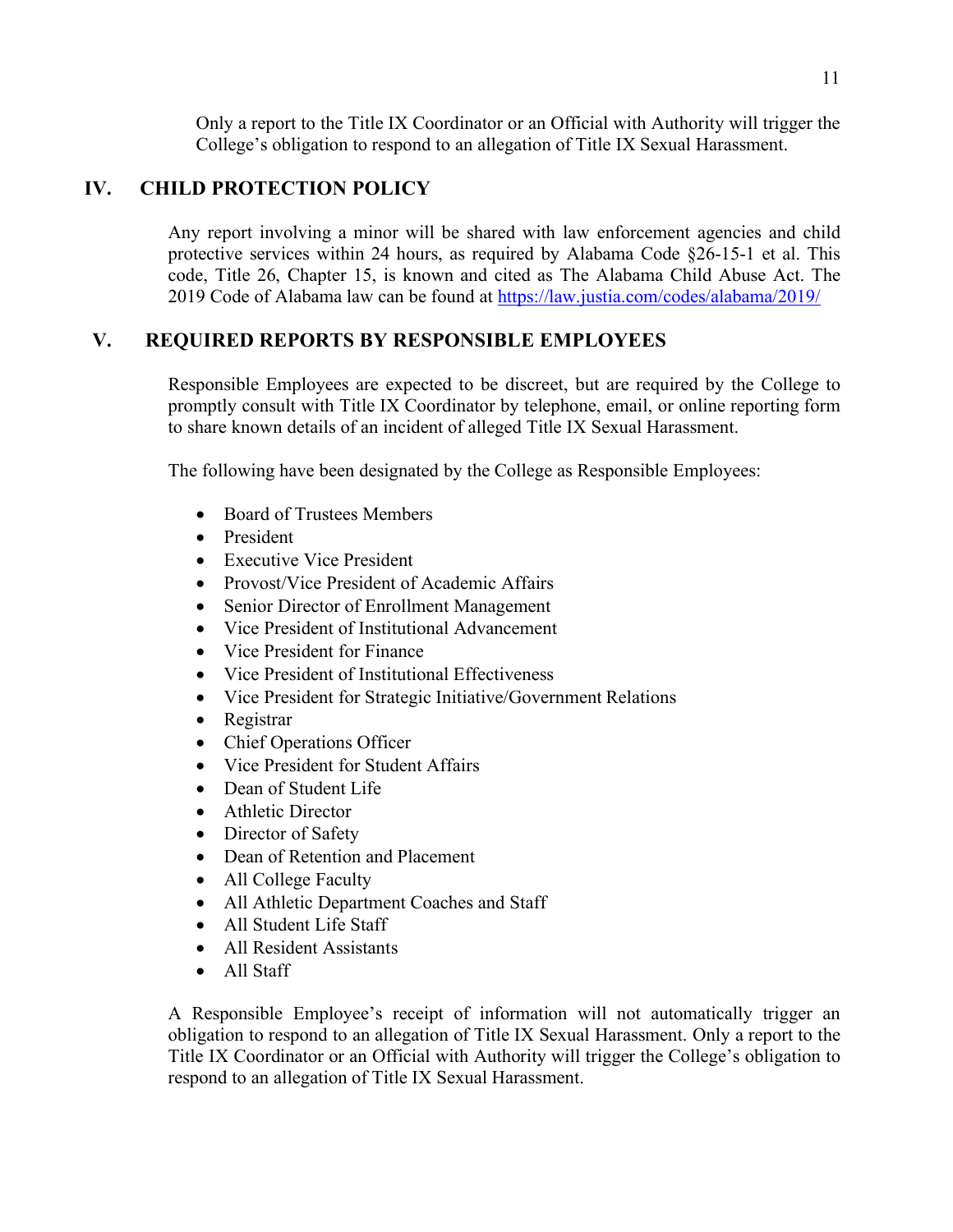## **VI. EMERGENCY RESOURCES AND LAW ENFORCEMENT**

Emergency medical assistance and campus safety/law enforcement assistance are available 24/7 both on and off campus. Individuals are encouraged to contact law enforcement and seek medical treatment as soon as possible following an incident that may pose a threat to safety or physical well-being or following a potential criminal offense.

**Law Enforcement Assistance:** Members of the College community who believe their safety or the safety of others is threatened or who have experienced or witnessed Title IX Sexual Harassment that may be criminal in nature should immediately call the Campus Police at ext. 8927 (if on campus), 205.349.4240 x 8927 or 205.247.8195 (if off campus), or call 911 to reach local law enforcement.

**Emergency Medical Assistance:** The College encourages individuals to seek assistance from a medical provider or crisis response service immediately after an incident that may require medical attention. This provides the opportunity to address physical well-being or health concerns, preserve any available evidence, and begin a timely investigative and remedial response.

"If you have been sexually assaulted...

The Tuscaloosa SAFE Center office is open Monday-Friday from 8:30-4:30. If you call after hours, the answering service will send the on-call SANE (Sexual Assault Nurse Examiner) a confidential message and the SANE will contact you to arrange to meet you at the center.

#### **In order to help preserve evidence until you meet the SANE, please DO NOT:**

- o Eat anything.
- o Drink anything.
- o Shower.
- o Use the restroom. \*\*If you must use the restroom, please DO NOT wipe or clean yourself.\*\*

If you have changed your clothing, please place the clothes you were wearing when you were assaulted in a paper bag and bring it with you to the center. The SAFE Center is located at:

1601 University Boulevard East, Suite 150 Tuscaloosa, AL 35404 205-860-SAFE (7233) Administrative Hours: 8:30am - 4:30pm Monday-Friday 24-Hour Hotline: 205-860-SAFE (7233)

*Adopted from Tuscaloosa Safe Center at www.Tucscaloosasaecenter.com*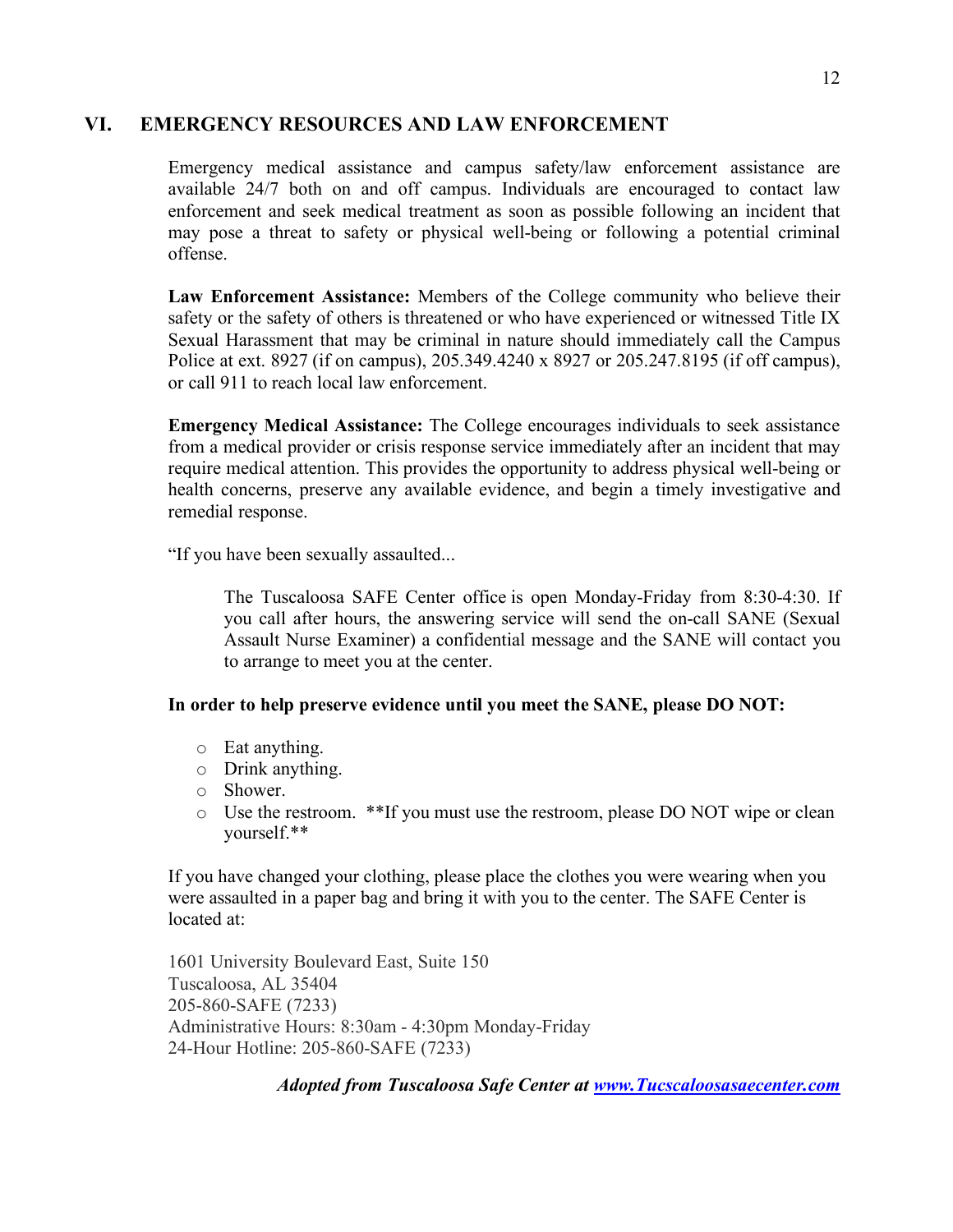Emotional care, counseling, and crisis response are available on and off campus:

On-campus phone numbers**:**

- Campus Safety: 205.826.9606
- Campus Police: 205.349.4240 x 8927
- Dean of Student Life On Call (staffed around the clock when classes are in session): 205-349-4240 x 8856
- Title IX Coordinator: 205.349.4240 x 8894
- Deputy Title IX Coordinator: 205-349-4240 x 8893
- Deputy Title IX Coordinator: 205-349-4240 x 8810
- Student Development Center: 205-349-4240 x 8122

Off-campus phone numbers: Emergencies: 911

In the event that the incident was one of sexual violence, do everything possible to preserve evidence by making certain the crime-scene is not disturbed. The decision to press charges does not have to be made at this time. However, following these procedures will help preserve this option for the future. If involved in an incident of sexual violence, please do not bathe, urinate, douche, brush teeth, or drink liquids. Clothes should not be changed. However, if clothes are changed, bring all the original clothing to the medical center in a paper bag, as plastic bags may damage the evidence.

For emergencies dial 911

**Stillman College Police Department 205.349.4240 x 8927 (off campus) or 8927 (on Campus)**

**Tuscaloosa County Health Department**

2350 Hargrove Rd E, Tuscaloosa, AL 35405 205-562-6900 STD/HIV Testing https://www.alabamapublichealth.gov/tuscaloosa/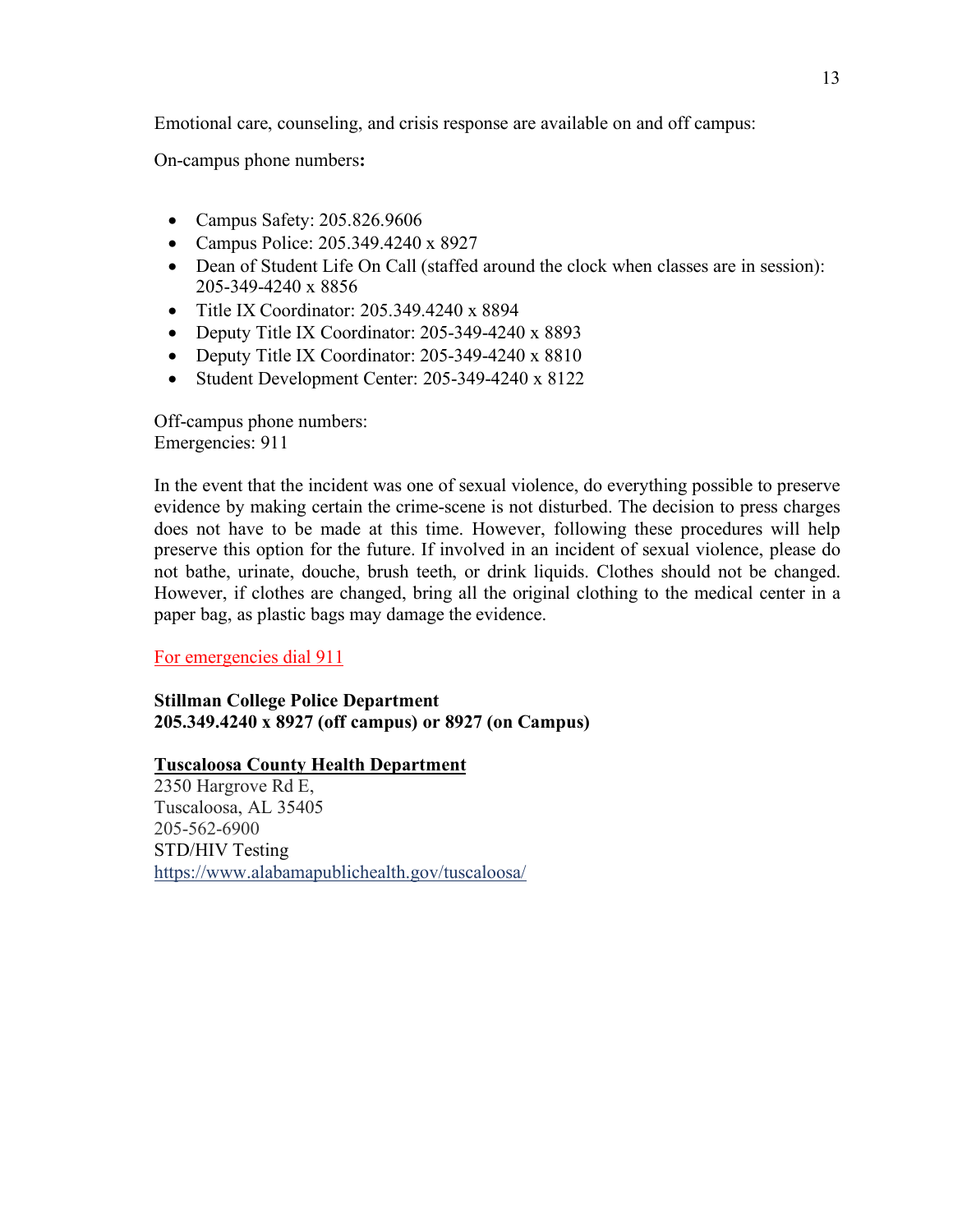## **DCH**

809 University Blvd E Tuscaloosa, AL 35401-2029 205-759-7111 DCH Director Nursing

#### **Turning Point Services**

Crisis Specialist 205-758-0808 2110 McFarland Blvd E. Suite G Tuscaloosa, AL, 35404 www.turningpointservices.org

#### **Turning Point First Presbyterian Tuscaloosa**

https://www.fpctusc.org/missions/local-mission/turning-point/

#### **Tuscaloosa Police Department**

205-349-2121 2501 Hargrove Rd E. Tuscaloosa, AL 35405 police@tuscaloosa.com

#### **Tuscaloosa SAFE Center**

1601 University Boulevard East, Suite 150 Tuscaloosa, AL 35404 205-860-SAFE (7233) www.tuscaloosasafecenter.com

#### **Alabama Coalition Against Domestic Violence**

334-832-4842 https://nrd.gov/resource/detail/15102527/Alabama+Coalition+Against+Domestic+Violen ce+%28ACADV%29+-+Common+Myths+%26+Facts

#### **We Care Family Practice Clinic**

6521 Hwy 69 S, Ste. M 205-764-5162 wecarefamilypractice1@gmail.com

#### **Maude Whatley**

2731 Martin Luther King Jr. Blvd Tuscaloosa, AL 35401 205-758-6647

#### **Generations Health**

6531 Alabama Hwy 69 S A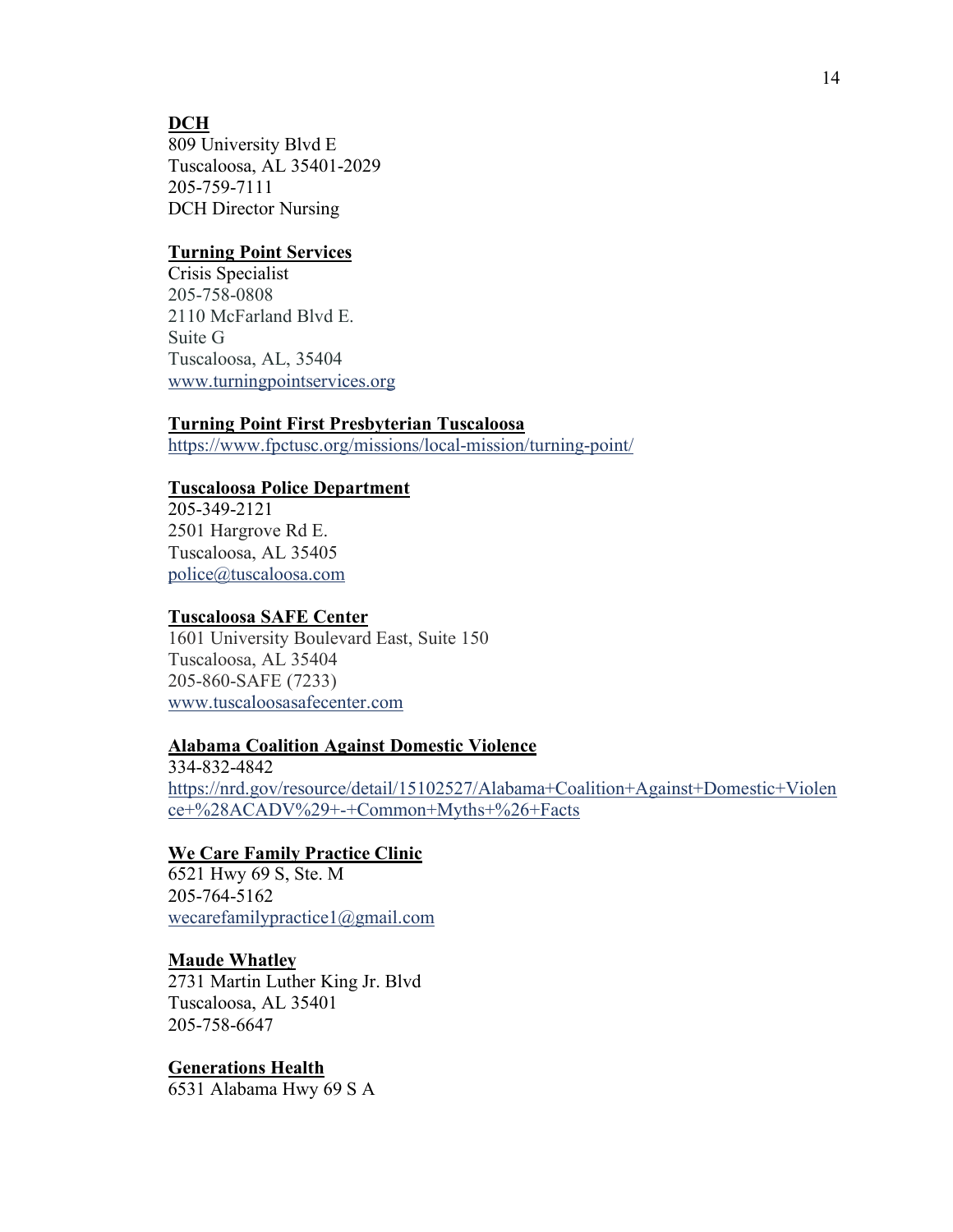Tuscaloosa, AL 35405 205-343-6979

#### **Alabama Coalition Against Rape**

Kathleen Connely 7003 Fulton Ct. Montgomery, Alabama 36117 info@acar.org | 334-264-0123

#### **Violent Crimes Unit**

714 ½ Greensboro Avenue Tuscaloosa, AL 35401 205-752-0616

#### **Women and Gender Resource Center**

1101 Jackson Ave Tuscaloosa, AL 35401 205-348-5040 https://wgrc.sa.ua.edu/

#### **Title IX of the Education Amendments of 1972**

https://www.justice.gov/crt/overview-title-ix-education-amendments-1972-20-usc-1681 et-seq

 $\mathcal{L}_\mathcal{L} = \mathcal{L}_\mathcal{L} = \mathcal{L}_\mathcal{L} = \mathcal{L}_\mathcal{L} = \mathcal{L}_\mathcal{L} = \mathcal{L}_\mathcal{L} = \mathcal{L}_\mathcal{L} = \mathcal{L}_\mathcal{L} = \mathcal{L}_\mathcal{L} = \mathcal{L}_\mathcal{L} = \mathcal{L}_\mathcal{L} = \mathcal{L}_\mathcal{L} = \mathcal{L}_\mathcal{L} = \mathcal{L}_\mathcal{L} = \mathcal{L}_\mathcal{L} = \mathcal{L}_\mathcal{L} = \mathcal{L}_\mathcal{L}$ 

**For information about frequently asked questions about sexual harassment, visit** https://www2.ed.gov/about/offices/list/ocr/qa-sexharass.html

#### **VII. ALL REPORTS TREATED WITH DISCRETION**

All inquiries, complaints, and investigations are treated with discretion. Information is revealed only as law and policy permit or require. However, the identity of the complainant is usually revealed to the person(s) accused of such conduct and any witnesses with consent of the complainant. Publicizing information about alleged sex discrimination or retaliation is strictly prohibited and may be considered a violation of College policy. The Family Educational Rights and Privacy Act ("FERPA") also protects students' records by restricting the amount of people who have access to Title IX investigative materials and/or records.

#### **VIII. TIME FRAME FOR REPORTING**

In order to maintain and support a community that is respectful and free from Title IX Sexual Harassment and to maximize the College's ability to respond promptly and effectively, the College urges individuals to come forward with reports of Title IX Sexual Harassment as soon as possible. The sooner a report is made, the more effectively it can be investigated, e.g. while witnesses are still available, memories are fresh, and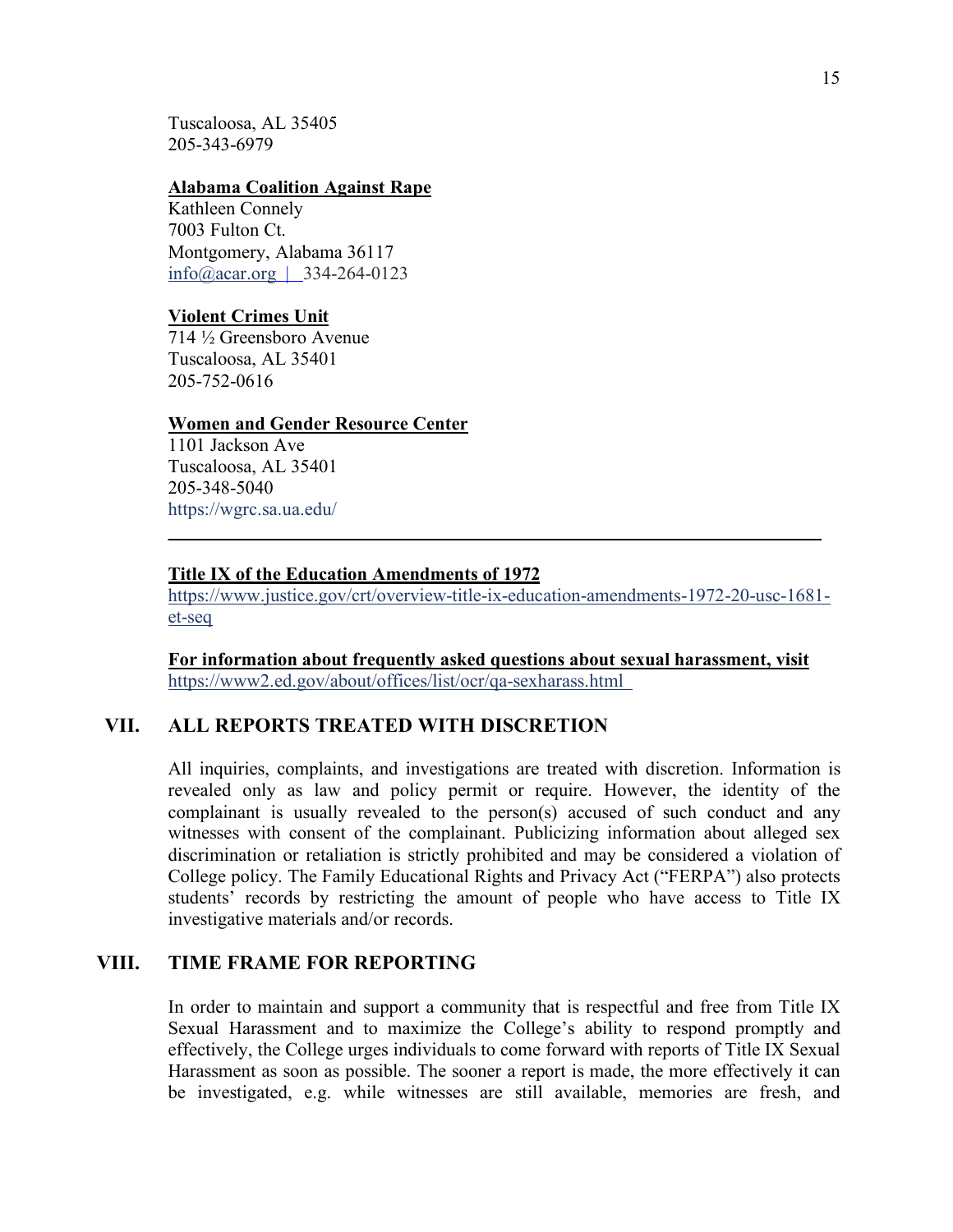#### documentation may still be available. *There is, however, no time limitation for reporting Title IX Sexual Harassment.*

## **IX. AMNESTY**

Sometimes students are reluctant to seek help after experiencing Title IX Sexual Harassment, or may be reluctant to help others who may have experienced Title IX Sexual Harassment, because they fear being held responsible by the College or law enforcement for drug use or underage alcohol consumption.

The College generally will not pursue disciplinary action against a student who makes a good faith report to the College, or who participates as a party or witness in the grievance process related to Title IX Sexual Harassment, for personal consumption of alcohol or other drugs (underage or illegal) that would otherwise be a violation of the Student Handbook, provided the misconduct did not endanger the health or safety of others. The College may, however, engage in an assessment or educational discussion or pursue other non-disciplinary options regarding alcohol or other drug use.

# **X. PARTICIPANT PRIVACY AND CONFIDENTIALITY**

The College recognizes that privacy is important. The College will attempt to protect parties' privacy to the extent reasonably possible. The Title IX Coordinator, investigators, advisors, facilitators of informal resolution, hearing officers, and any others participating in the process on behalf of the College shall keep the information obtained through the process private and, to the extent possible, confidential. All other participants in the process (including the Complainant, Respondent, non-College advisors, and witnesses) are encouraged to respect the privacy of the parties and the confidentiality of the proceedings and circumstances giving rise to the dispute and to discuss the matter only with those persons who have a genuine need to know.

While the College is committed to respecting the confidentiality of all parties involved in the process, it cannot guarantee complete confidentiality. Examples of situations in which confidentiality cannot be maintained include, but are not limited to, the following:

- When the College is required by law to disclose information (such as in response to a subpoena or court order).
- When disclosure of information is determined by the Title IX Coordinator to be necessary for conducting an effective investigation of the claim.
- When confidentiality concerns are outweighed by the College's interest in protecting the safety or rights of others.
- When a Formal Complaint is filed.

## **A. Anonymous Reporting**

If you would like to report an incident or speak to someone about an incident and you desire that details of the incident be kept strictly confidential, you should speak with staff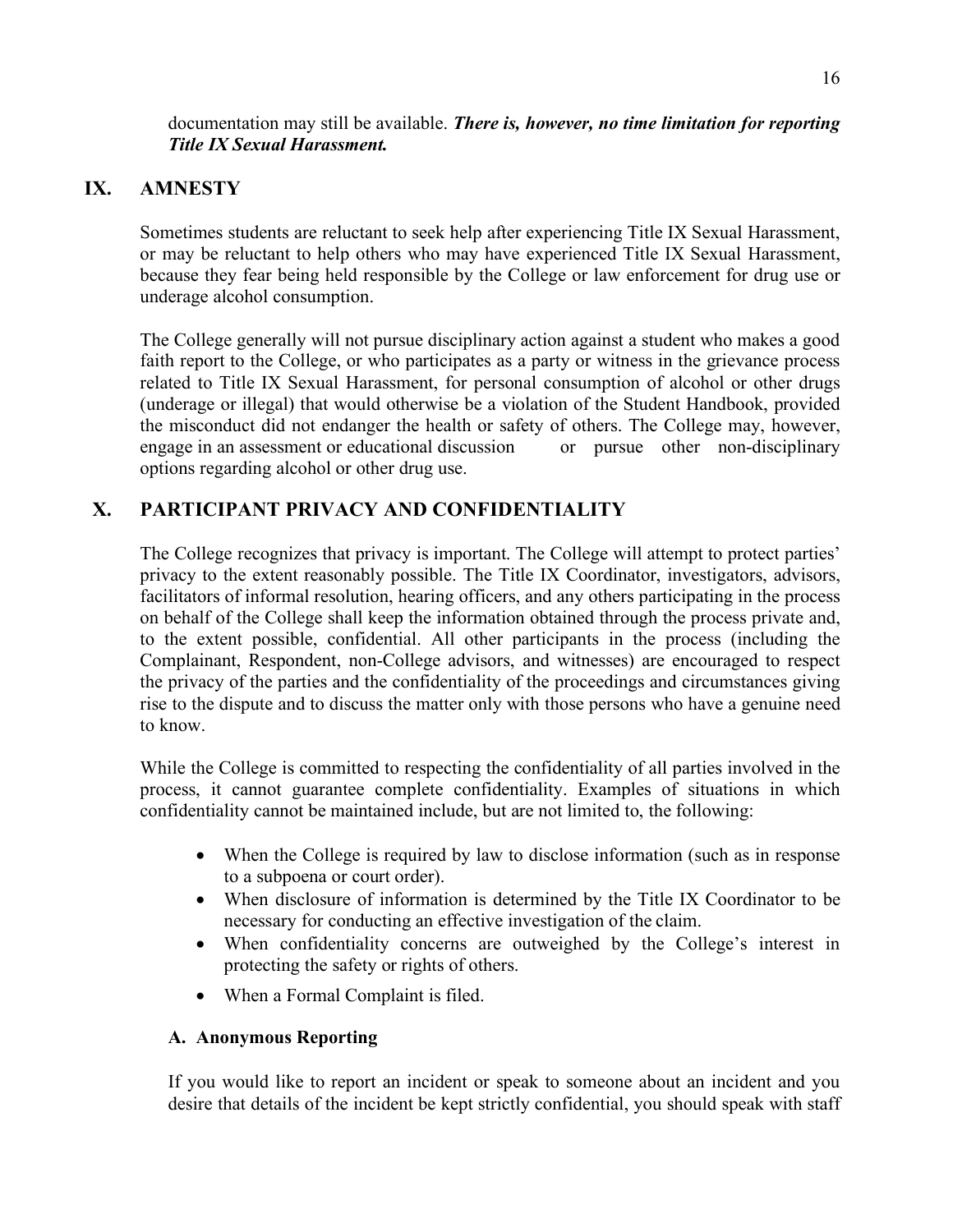members of the Student Development Center, the Dean of Chapel, or off-campus rape crisis resources, who will maintain confidentiality to the extent permitted by law. Campus counselors are available to help you free of charge, and can be seen on an emergency basis. In addition, you may speak on and off campus with clergy and chaplains, who will also keep reports made to them confidential to the extent permitted by law

## **B. Limited Response for Anonymous Reporting**

If a person wishes to make a complaint anonymously, the College's ability to respond will be limited. Additionally, if the victim does not wish to proceed, an investigation will not follow unless the Title IX Coordinator determines that the safety of the College community or legal compliance is jeopardized.

# **XI. INTAKE PROCESS FOR REPORTS OF TITLE IX SEXUAL HARASSMENT**

Once a report of Title IX Sexual Harassment is made to or received by the Title IX Coordinator or the Deputy Title IX Coordinator, the Title IX Coordinator shall review the report to determine appropriate next steps.

If the allegations reported, if true, **would not** constitute Title IX Sexual Harassment as defined in this Policy, the Title IX Coordinator will not proceed under this Policy and its Procedures. Instead, if the allegations reported, if true, would not constitute Title IX Sexual Harassment as defined in this Policy, the Title IX Coordinator may take one of the following actions: (1) address the report under the Student Handbook, Faculty Personnel Policies, and/or Staff Personnel Policies as appropriate; (2) refer the matter to Human Resources, or other department, as appropriate, or (3) if the reported conduct would not constitute a violation of any College Policy, take no further action. The Title IX Coordinator will notify the Complainant of the action or referral.

After receiving a report of conduct that, if true, **would** constitute Title IX Sexual Harassment as defined in this Policy, the Title IX Coordinator will promptly contact the Complainant and:

- A. Discuss the availability of Supportive Measures;
- B. Explain that Supportive Measures are available with or without the filing of a Formal Complaint of Title IX Sexual Harassment;
- C. Inform the Complainant of the process for filing a Formal Complaint of Title IX Sexual Harassment; and
- D. Inform the Complainant that even if they decide not to file a Formal Complaint of Title IX Sexual Harassment, the Title IX Coordinator may do so by signing a Formal Complaint.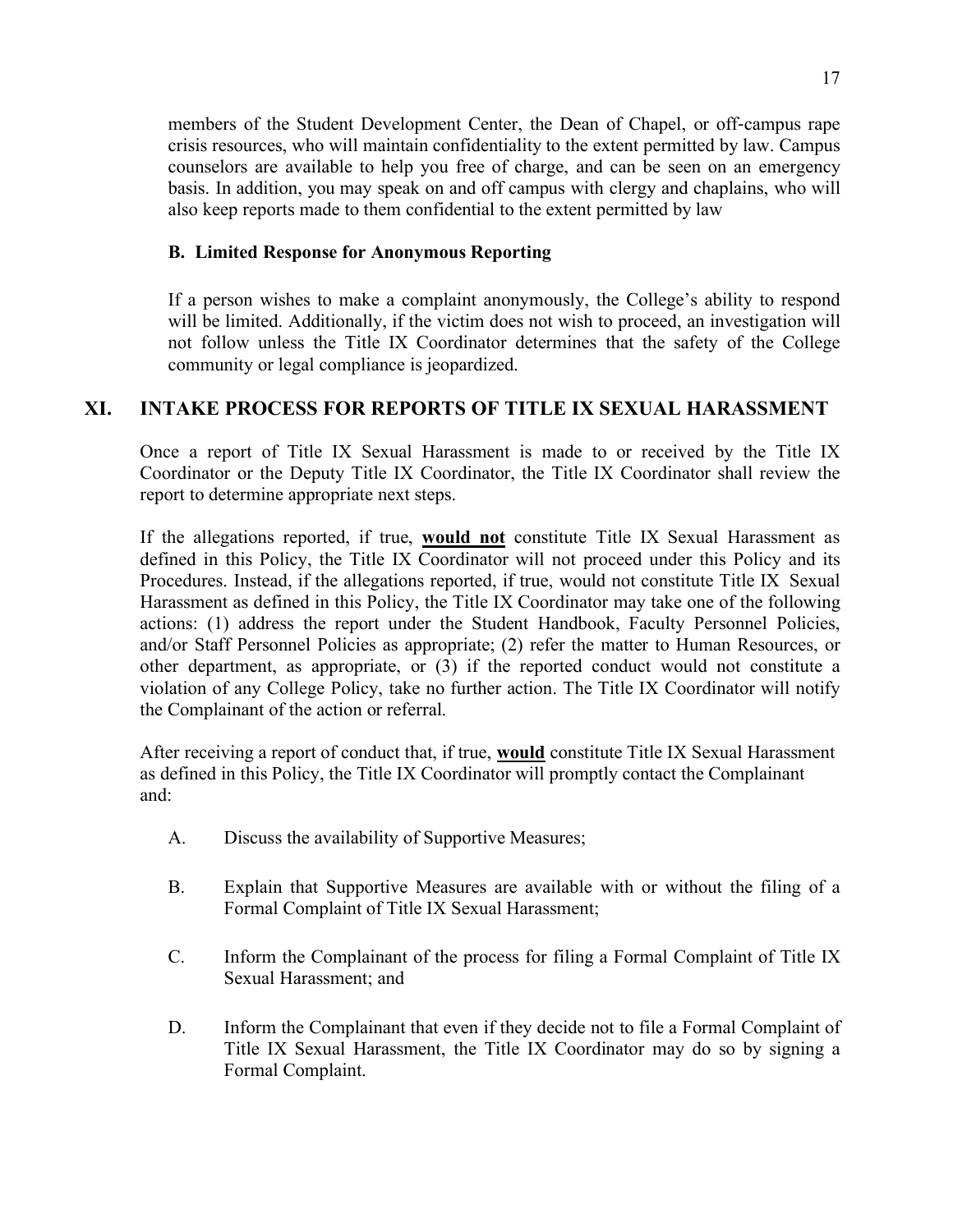The Title IX Coordinator will also ensure that the Complainant receives a written explanation of available resources and options, including the following:

- E. Support and assistance available through College resources, including the Complainant's option to seek Supportive Measures regardless of whether they choose to participate in a College or law enforcement investigation;
- F. The Complainant's option to seek medical treatment and information on preserving potentially key forensic and other evidence;
- G. The process for filing a Formal Complaint of Title IX Sexual Harassment, if appropriate
- H. The College's procedural options including Formal and Informal resolution;
- I. The Complainant's right to an advisor of the Complainant's choosing;
- J. The College's prohibition of Retaliation against the Complainant, the Respondent, the witnesses, and any reporting parties, along with a statement that the College will take prompt action when Retaliation is reported (and how to report); and
- K. The opportunity to meet with the Title IX Coordinator in person to discuss the Complainant's resources, rights, and options.

# **XII. SUPPORTIVE MEASURES**

Supportive Measures are non-disciplinary, non-punitive individualized services, accommodations, and other assistance that the College offers and may put in place, without fee or charge, after receiving notice of possible Title IX Sexual Harassment via a report to the Title IX Coordinator or an Official with Authority. Supportive Measures are designed to restore or preserve access to the College's Education Program and Activity, protect the safety of all parties and the College's educational environment, or deter Title IX Sexual Harassment, while not being punitive in nature or unreasonably burdening any party.

Supportive Measures are available regardless of whether the matter is reported to the College for the purpose of initiating any formal grievance proceeding and before, after, and regardless of whether a Formal Complaint is filed. A Complainant who requests Supportive Measures retains the right to file a Formal Complaint, either at the time the Supportive Measure is requested or at a later date. Any Complainant that requests Supportive Measures will be informed in writing of their right to simultaneously or subsequently file a Formal Complaint pursuant to this Policy.

The Title IX Coordinator will contact a Complainant after receiving notice of possible Title IX Sexual Harassment (1) to discuss the availability of Supportive Measures and (2) to explain that Supportive Measures are available with or without the filing of a Formal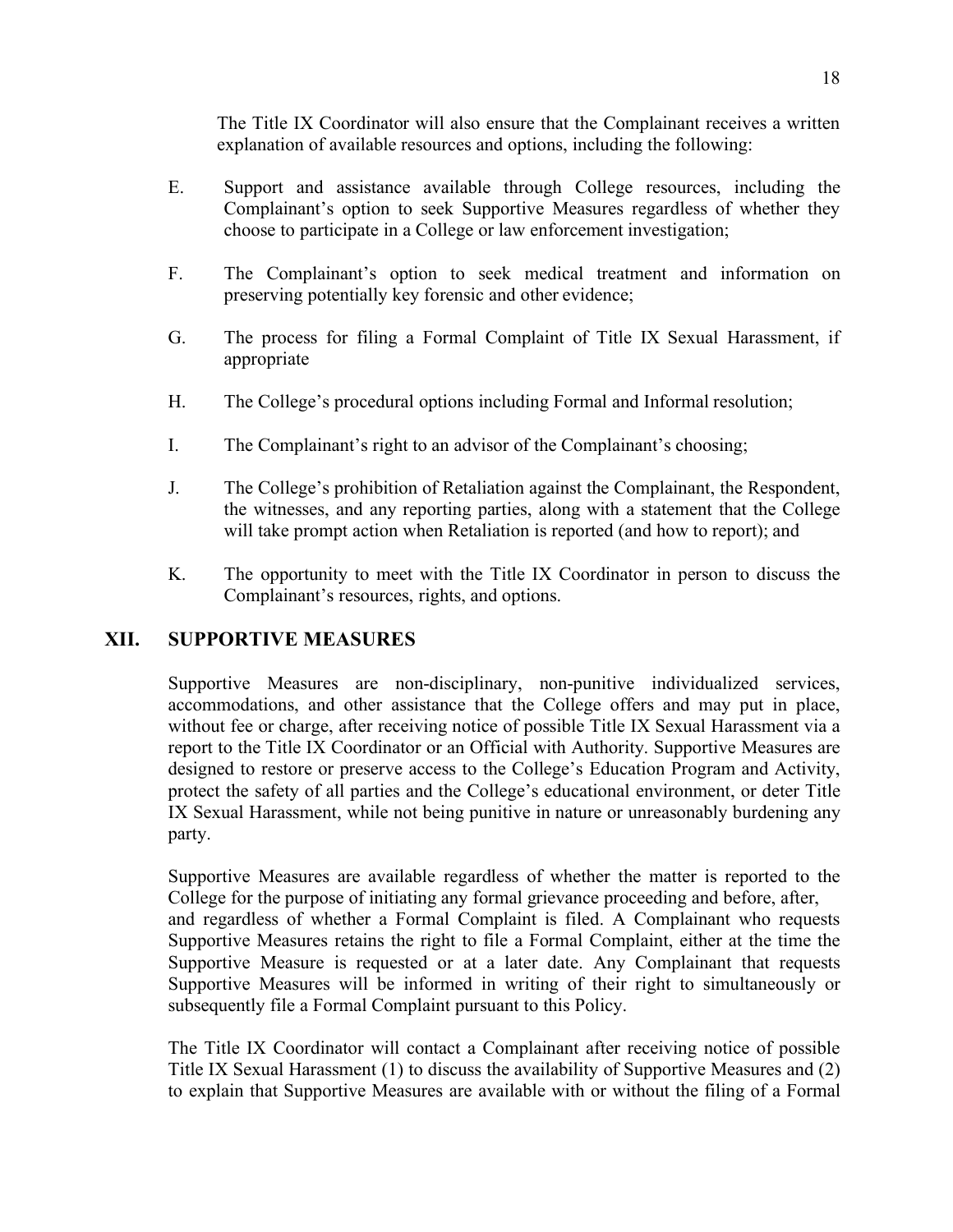Complaint of Title IX Sexual Harassment. The Title IX Coordinator will consider the Complainant's wishes with respect to implementation of Supportive Measures.

Supportive Measures may also be requested by and made available to Respondents, witnesses, and other impacted members of the College community. The Title IX Coordinator will ultimately serve as the point of contact for any individual requesting Supportive Measures.

To determine the appropriate Supportive Measure(s) to be implemented, the Title IX Coordinator conducts an individualized assessment based on the unique facts and circumstances of a situation. Whether a possible Supportive Measure would unreasonably burden the other party is a fact-specific determination made by the College in its discretion that takes into account the nature of the education programs, activities, opportunities, and benefits in which an individual is participating.

#### **Examples of Supportive Measures include, but are not limited to, the following:**

- A. Academic support services and accommodations, including the ability to reschedule classes, exams, and assignments, transfer course sections, or withdraw from courses without penalty;
- B. Academic schedule modifications (typically to separate Complainant and Respondent);
- C. Work schedule or job assignment modifications (for College employment);
- D. Changes in work or housing location;
- E. An escort to ensure safe movement on campus;
- F. On-campus counseling services and/or assistance in connecting to community-based counseling services;
- G. Assistance in connecting to community-based medical services;
- H. Mutual no contact directives (to instruct individuals to stop all attempts at communication or other interaction with one another);
- I. Placing limitations on an individual's access to certain College facilities or activities;
- J. Work schedule or job assignment modifications, including suspending employment with or without pay consistent with any applicable written procedures (for College positions);
- K. Information about and/or assistance with obtaining personal protection orders;
- L. Leave of absence;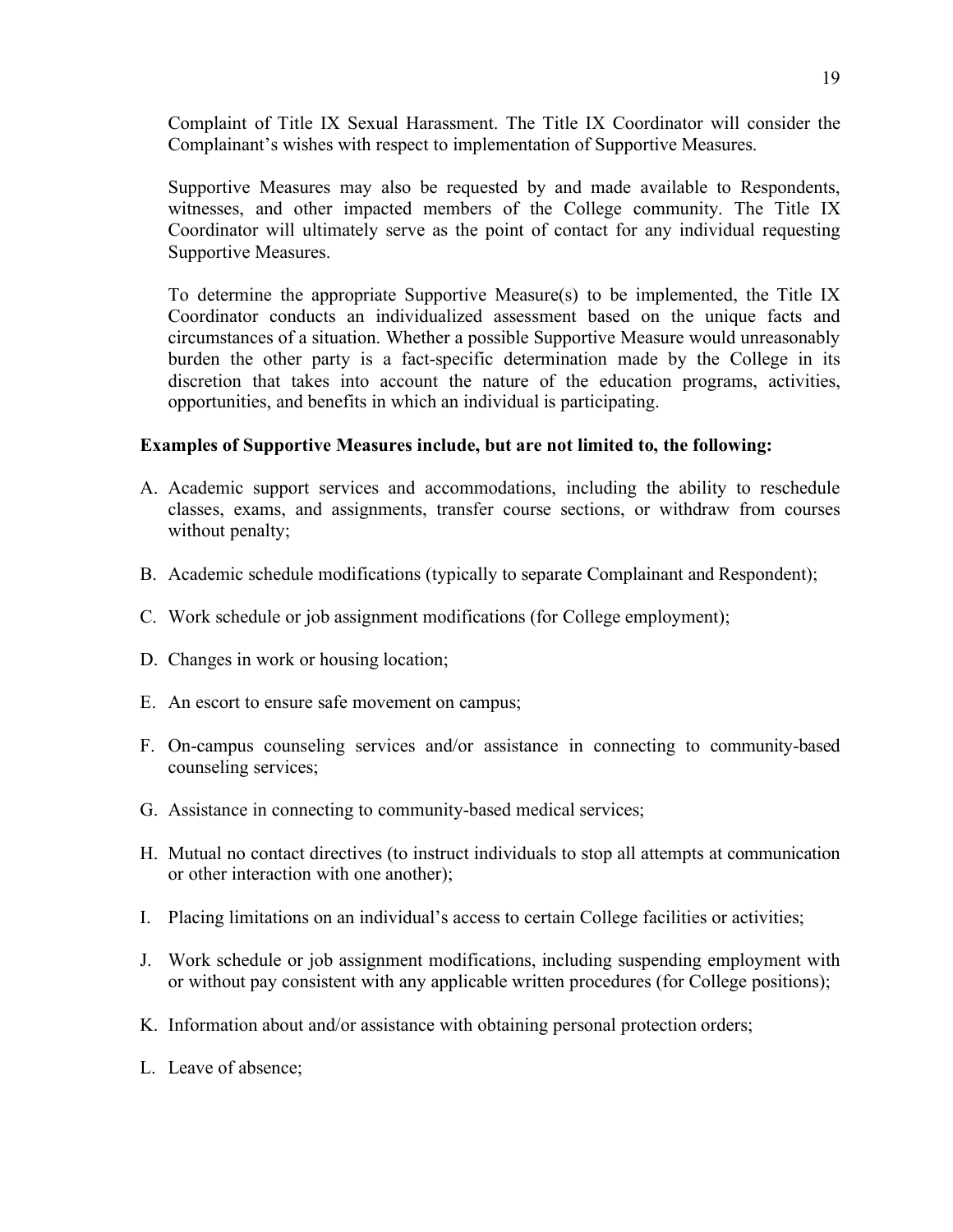- M. Increased monitoring and security of certain areas of the campus; or
- N. A combination of any of these measures.

The College will maintain Supportive Measures provided to the Complainant Respondent as confidential to the extent that maintaining such confidentiality would not impair the College's ability to provide the Supportive Measures.

#### **XIII. EMERGENCY REMOVAL AND ADMINISTRATIVE LEAVE**

- A. Emergency Removal of a Student-Respondent: Where there is an immediate threat to the physical health or safety of any students or other individuals arising from reported Title IX Sexual Harassment, the College can remove a Student-Respondent from the College's Education Program or Activity and issue any necessary related no-trespass and nocontact orders. The Title IX Coordinator will make the decision to remove a Student-Respondent from the College's Education Program or Activity based on an individualized assessment and risk analysis. If the Title IX Coordinator makes such a decision, the Student-Respondent will be provided with notice and an opportunity to challenge the decision immediately following the removal.
- B. Administrative Leave of an Employee/Faculty-Respondent: The College may place an Employee/Faculty-Respondent on administrative leave during the pendency of a Formal Complaint. An employee alleged to have committed Title IX Sexual Harassment will not be placed on administrative leave unless and until a Formal Complaint has been filed with the College. The Title IX Coordinator and/or the Deputy Title IX Coordinator, in his/her/their discretion and based on the circumstances, will determine whether any administrative leave imposed is to be imposed with or without pay or benefits.

## **Title IX Sexual Harassment Grievance Procedure**

## **I. FORMAL COMPLAINTS OF TITLE IX SEXUAL HARASSMENT**

#### **A. Filing a Formal Complaint**

A Complainant has the option to file a Formal Complaint against a Respondent alleging Title IX Sexual Harassment and requesting that the College investigate those allegations. In order to file a Formal Complaint, the Complainant should contact the Title IX Coordinator and sign the College's Stillman's Reporting Form (Complaint Form)This may be done online, in person, or by email contacting the Title IX Coordinator.

When a Complainant does not wish to file a Formal Complaint on their own behalf, the Title IX Coordinator may, in their discretion, file a Formal Complaint by signing the Formal Complaint form. When the Title IX Coordinator signs a Formal Complaint, the Title IX Coordinator is not the Complainant or otherwise a party. While the Complainant may choose to not participate in the grievance process initiated by the Title IX Coordinator's signing of a Formal Complaint of Title IX Sexual Harassment, the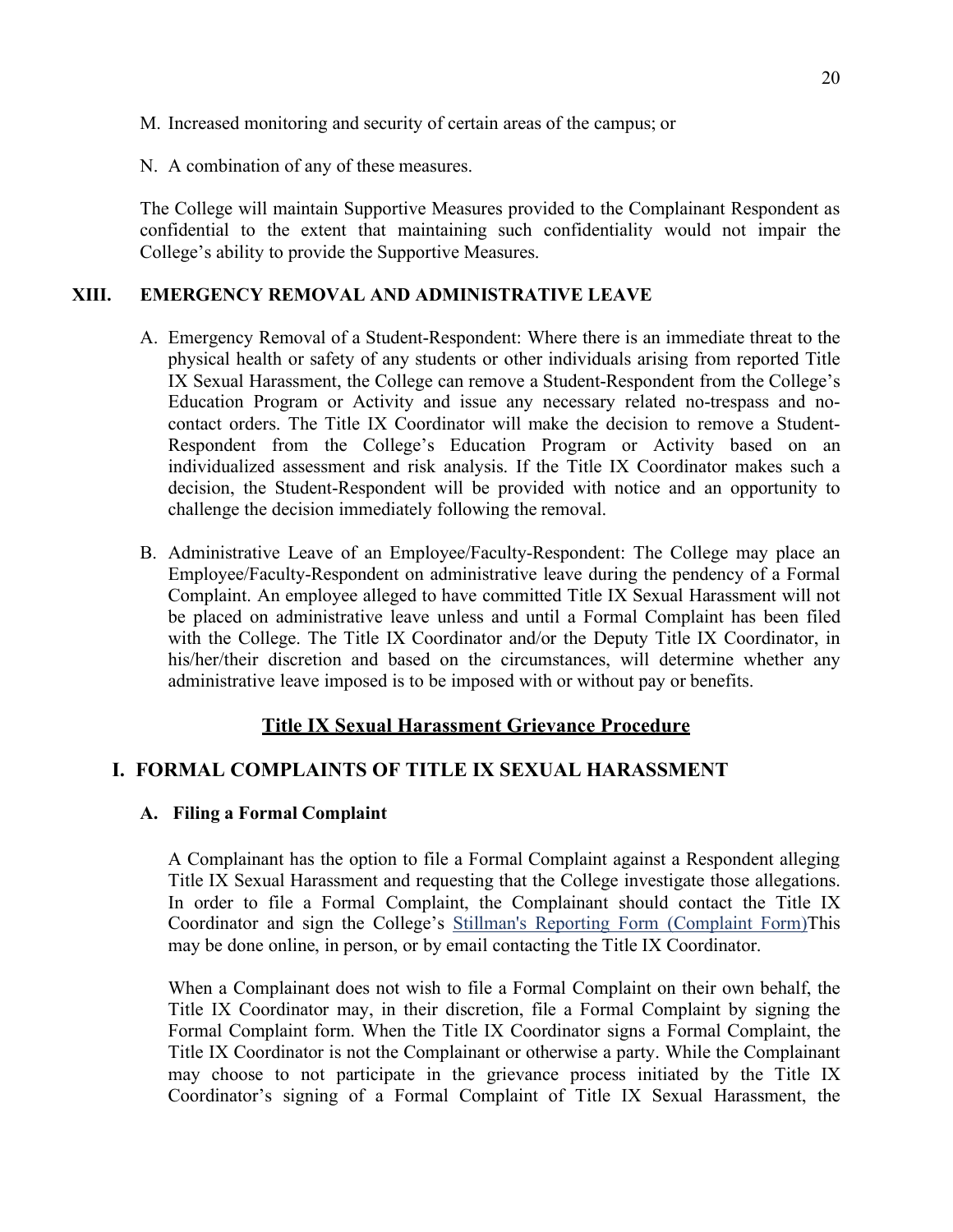Complainant will still be treated as a party entitled to inspect and review evidence and to receive all notices, including the notice of allegations, the notice of hearing, and the notice of outcome. At no time will the College coerce or retaliate against a Complainant in order to convince the Complainant to participate in the grievance process.

After a Formal Complaint is filed, the matter will proceed to either the Informal Resolution process or Formal Resolution process, as described below. A Formal Complaint **must** be filed before the College can commence an investigation or the Informal Resolution process under the Title IX Sexual Harassment Procedures.

#### **B. Mandatory Dismissal of Formal Complaint for Title IX Purposes**

When the Title IX Coordinator receives a Formal Complaint alleging conduct, which, if true, would meet the definition of Title IX Sexual Harassment, the Title IX Coordinator will evaluate the allegations in the Formal Complaint to determine whether the allegations satisfy the following conditions:

- 1. The Title IX Sexual Harassment conduct is alleged to have been perpetrated against a person in the United States;
- 2. The Title IX Sexual Harassment conduct is alleged to have taken place within the College's programs and activities; and
- 3. At the time of the filing or signing of the Formal Complaint, the Complainant is participating in or attempting to participate in the College's programs or activities.

If the Title IX Coordinator determines that **all** of the above conditions are satisfied, the College will address the Formal Complaint of Title IX Sexual Harassment under these Procedures.

If the Title IX Coordinator determines that the allegations in the Formal Complaint do not meet the definition of Title IX Sexual Harassment or that not all of the conditions above are satisfied, the College will dismiss the Formal Complaint for Title IX purposes.

However, if the College dismisses the Formal Complaint for Title IX purposes, it may, in its discretion, address the Formal Complaint under the Student Handbook, Faculty Personnel Policies, or the Staff Personnel Policies as appropriate.

Additionally, if the Title IX Coordinator investigates a matter as Title IX Sexual Harassment based on the allegations in the Formal Complaint, but, during the course of the investigation, the Title IX Coordinator determines that all of the above conditions are no longer satisfied, the College will dismiss the Formal Complaint for Title IX purposes and instead pursue the matter under the Student Handbook or the Staff Personnel Policies as appropriate and applicable, or will dismiss the Formal Complaint in its entirety.

If the Title IX Coordinator determines that a Formal Complaint of Title IX Sexual Harassment will not be adjudicated under the Title IX Procedures, either at the outset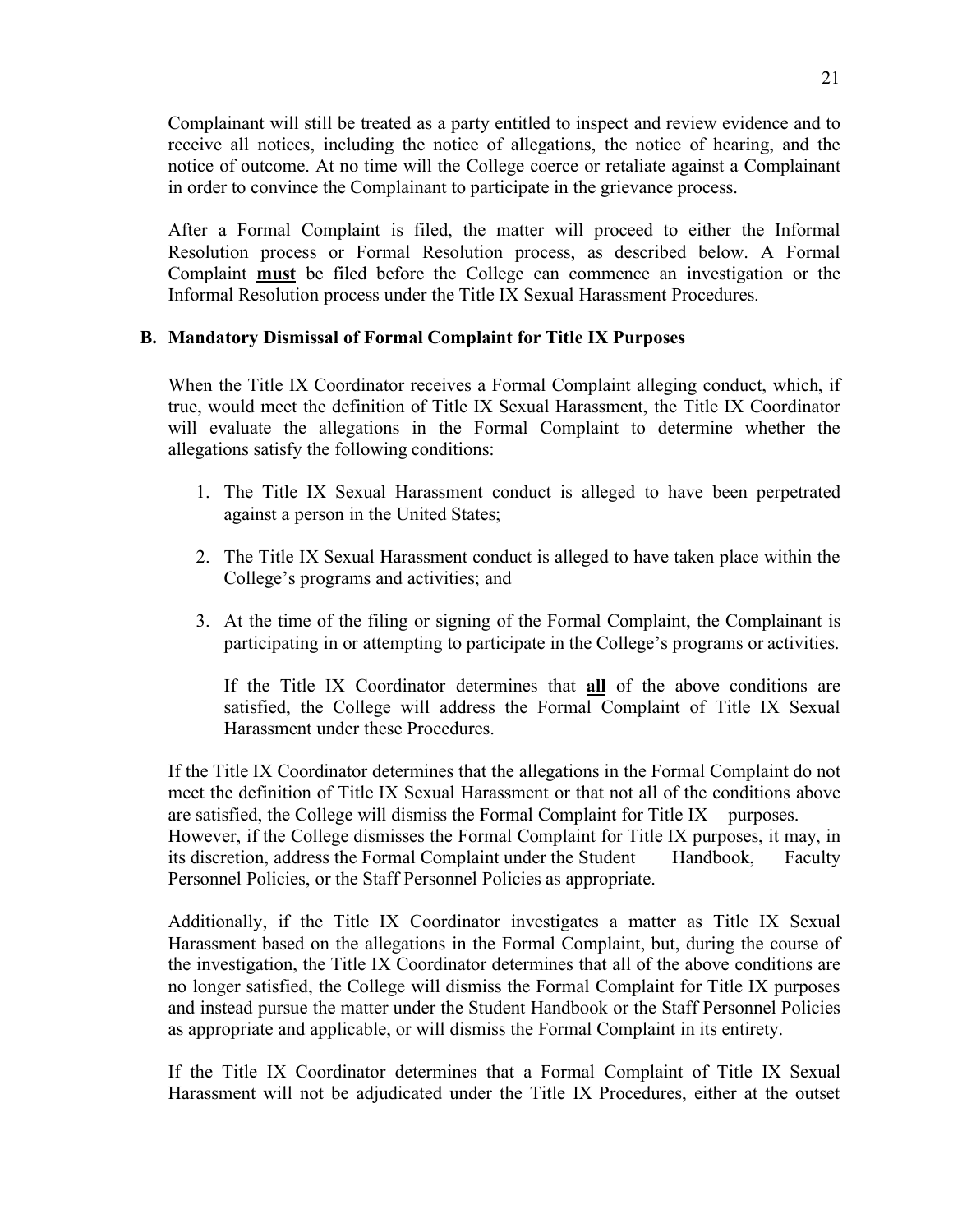after reviewing the Formal Complaint or during the course of the investigation, the parties will receive simultaneous written notice of the dismissal and the reasons for that dismissal.

Either party may appeal the decision to dismiss a Formal Complaint as explained in Section I, under Title IX Sexual Harassment Grievance Procedures.

#### **C. Discretionary Dismissal of Formal Complaint for Title IX Purposes**

In addition to the reasons discussed above in Section I(B) under Title IX Sexual Harassment Grievance Procedures regarding mandatory dismissals, the College may, in its discretion, choose to dismiss a Formal Complaint or any allegations therein, if at any time during the investigation or hearing:

- 1. A Complainant notifies the Title IX Coordinator in writing that the Complainant would like to withdraw the Formal Complaint or any allegations therein;
- 2. The Respondent is no longer enrolled or employed by the recipient; or
- 3. Specific circumstances prevent the recipient from gathering evidence sufficient to reach a determination as to the Formal Complaint or allegations therein.

The College retains discretion on a case-by-case basis to determine if it will dismiss a Formal Complaint for Title IX purposes based on any of the above reasons. Just because one or all of the conditions above are satisfied, does not mean the College will automatically dismiss the Formal Complaint for Title IX purposes as is the case with respect to the conditions listed in the "Mandatory Dismissal" section above. Instead, the College will determine if such a decision is appropriate under the circumstances.

If the College dismisses a Formal Complaint for Title IX purposes, it may in its discretion address the Formal Complaint under the Student Handbook, Faculty Personnel Policies, or the Staff Personnel Policies as appropriate.

The parties will receive simultaneous written notice of the dismissal and the reasons for the dismissal. Either party may appeal the decision to dismiss as explained in the "Mandatory Dismissal" section.

#### **D. Consolidation of Formal Complaints**

In their discretion, the Title IX Coordinator may consolidate multiple Formal Complaints for resolution under this Policy. Consolidation might involve a single Complainant or multiple Complainants, a single Respondent or multiple Respondents, and allegations of conduct that is temporally or logically connected (even where some of that alleged conduct is not Title IX Sexual Harassment or where the above conditions are not met with respect to some of the alleged conduct). If Formal Complaints involving multiple Complainants and/or multiple Respondents are consolidated, each party will have access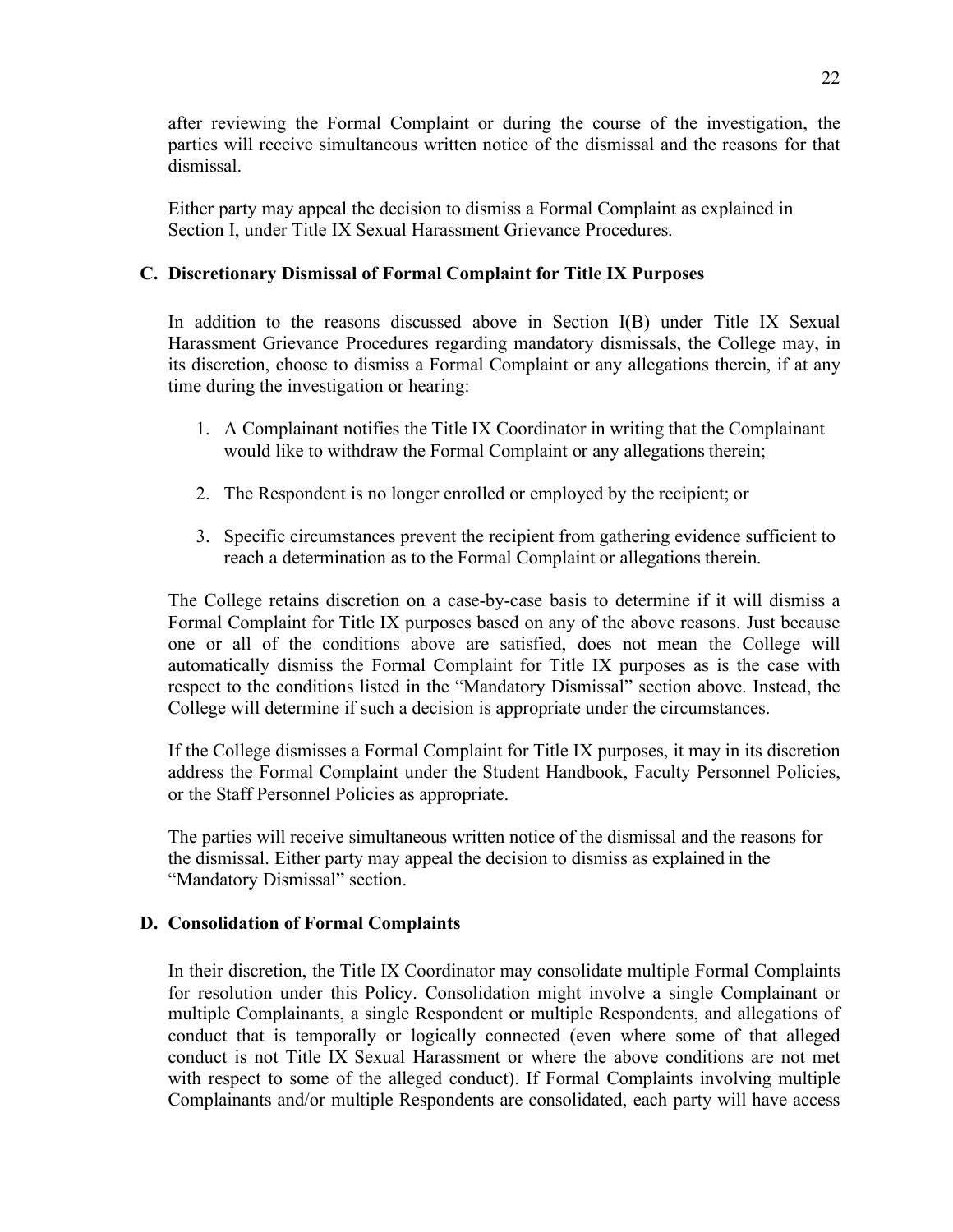to all of the information being considered; including as provided by all involved Complainants, all involved Respondents, and all involved witnesses. The decision to consolidate Formal Complaints is not subject to appeal.

#### **E. Notice of Allegations**

If a Complainant files, or the Title IX Coordinator signs, a Formal Complaint of Title IX Sexual Harassment within the scope of this Policy, the Title IX Coordinator will simultaneously send both parties a written Notice of Allegations that contains the following:

Notice that the Informal and Formal Resolution processes comply with the requirements of Title IX;

Notice of the allegations potentially constituting Title IX Sexual Harassment, providing sufficient detail for a response to be prepared before any initial interview, including (1) identities of the parties, if known; (2) the conduct allegedly constituting Title IX Sexual Harassment; and (3) the date and location of the alleged incident, if known;

A statement that the Respondent is presumed not responsible for the alleged Title IX Sexual Harassment and a determination regarding responsibility is made at the conclusion of the grievance process;

- 1. Notice that each party may have an advisor of their choice who may be, but is not required to be, an attorney and who may inspect and review evidence;
- 2. Information regarding the availability of support and assistance through College resources and the opportunity to meet with the Title IX Coordinator in person to discuss resources, rights, and options;
- 3. Notice of the College's prohibition of Retaliation of the Complainant, the Respondent, and witnesses; that the College will take prompt action when Retaliation is reported; and how to report acts of Retaliation; and
- 4. Notice that the Student Handbook prohibits knowingly making false statements and knowingly submitting false information during the grievance process.

If, during the course of an investigation, the Title IX Coordinator decides to investigate additional allegations about the Complainant or Respondent relating to the same facts or circumstances but not included in the earlier written notice, the Title IX Coordinator will provide an amended Notice of Allegations to the parties.

## **II. TIMELINESS**

Throughout these Procedures, the College designates timelines for different steps of the process. The Title IX Coordinator has authority to extend such timelines for good cause. Good cause may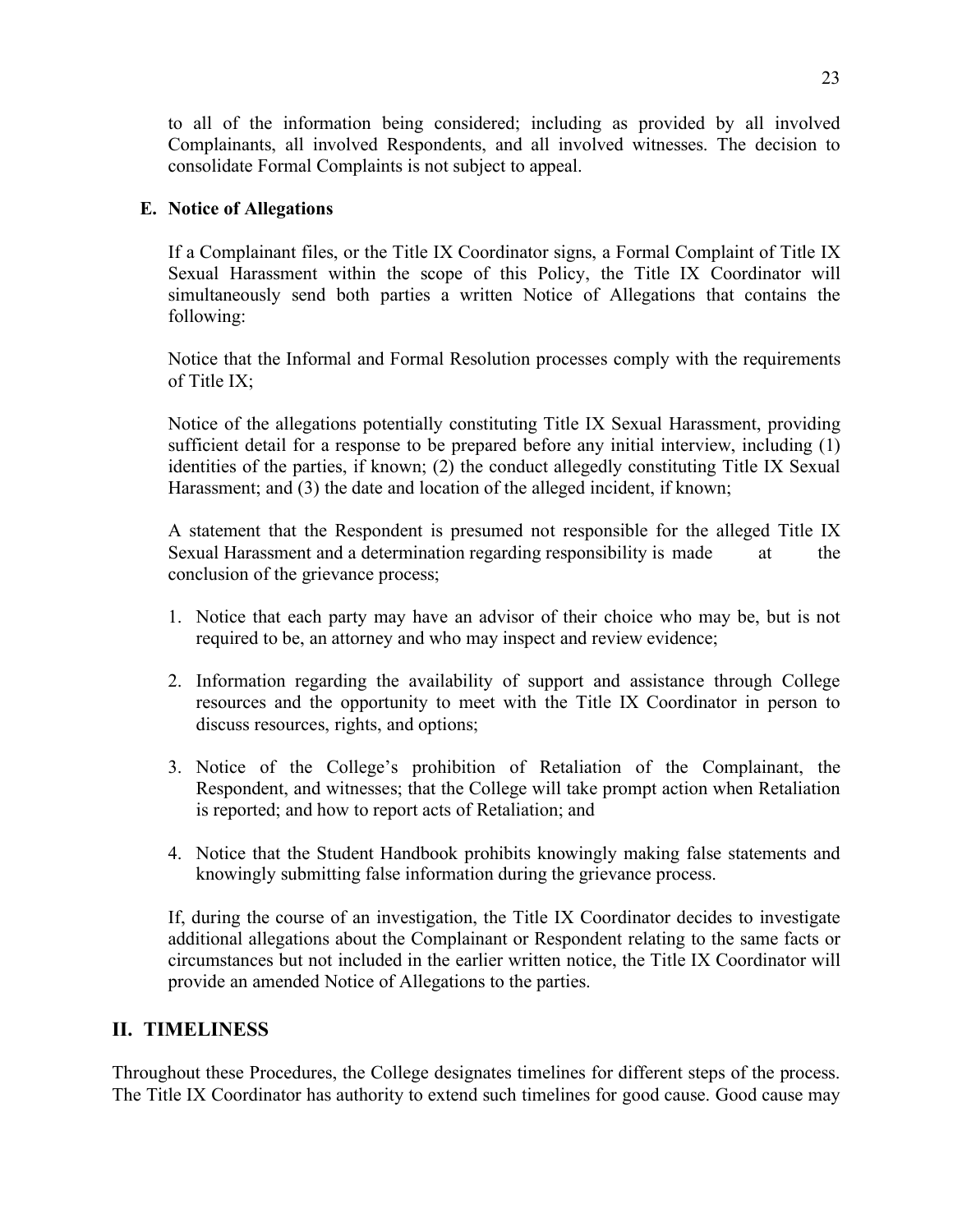include, but is not limited to, considerations such as the absence of a party, a party's advisor, or a witness; concurrent law enforcement activity; or the need for language assistance or accommodation of disability. In the case of such an extension, the Title IX Coordinator will notify the affected parties of the extension, including the reason(s) for the extension. The phrase "business days" shall refer to those days ordinarily recognized by the College administrative calendar as workdays.

# **III. ADVISORS**

Throughout the resolution process (whether informal or investigative), the Complainant and a Respondent may each have an advisor of their choice to provide support and guidance. An advisor may accompany the Complainant/Respondent to any meeting with the Title IX Coordinator, the investigator, or to a hearing.

Prior to the hearing, a party's advisor has an exclusively non-speaking role, and may not otherwise present evidence, argue, or assert any right on behalf of the party. And, at the hearing, an advisor's role is limited to quietly conferring with the Complainant/Respondent through written correspondence or whisper. An advisor may not speak for the party they are supporting or addressing any other participant or the Hearing Officer except as necessary to conduct crossexamination as explained below. Advisors must conduct the cross-examination of all witnesses directly, orally, and in real time at the hearing. Neither party may conduct cross-examinations personally.

The College (including any official acting on behalf of the College such as the Hearing Officer) has the right at all times to determine what constitutes appropriate behavior on the part of an advisor. For example, the College will not tolerate an advisor questioning a witness in an abusive, intimidating, or disrespectful manner. The College has the right to take appropriate steps to ensure compliance with the Policy and Procedures, including placing limitations on the advisor's ability to participate in future meetings and proceedings.

# **IV. INFORMAL RESOLUTION**

Informal Resolution is an alternative resolution process that does not include an investigation or hearing. Informal Resolution is typically a spectrum of facilitated, or structured, and adaptable processes between the Complainant, the Respondent, and/or other affected community members that seeks to identify and meet the needs of the Complainant while providing an opportunity for the Respondent to acknowledge harm and seek to repair the harm (to the extent possible) experienced by the Complainant and/or the College community.

Informal Resolution is not available in cases involving a Student-Complainant and Employee-Respondent. Additionally, the Informal Resolution process may not commence unless and until a Formal Complaint of Title IX Sexual Harassment is filed. Informal Resolution may be available, under appropriate circumstances, at any time prior to reaching a determination regarding responsibility.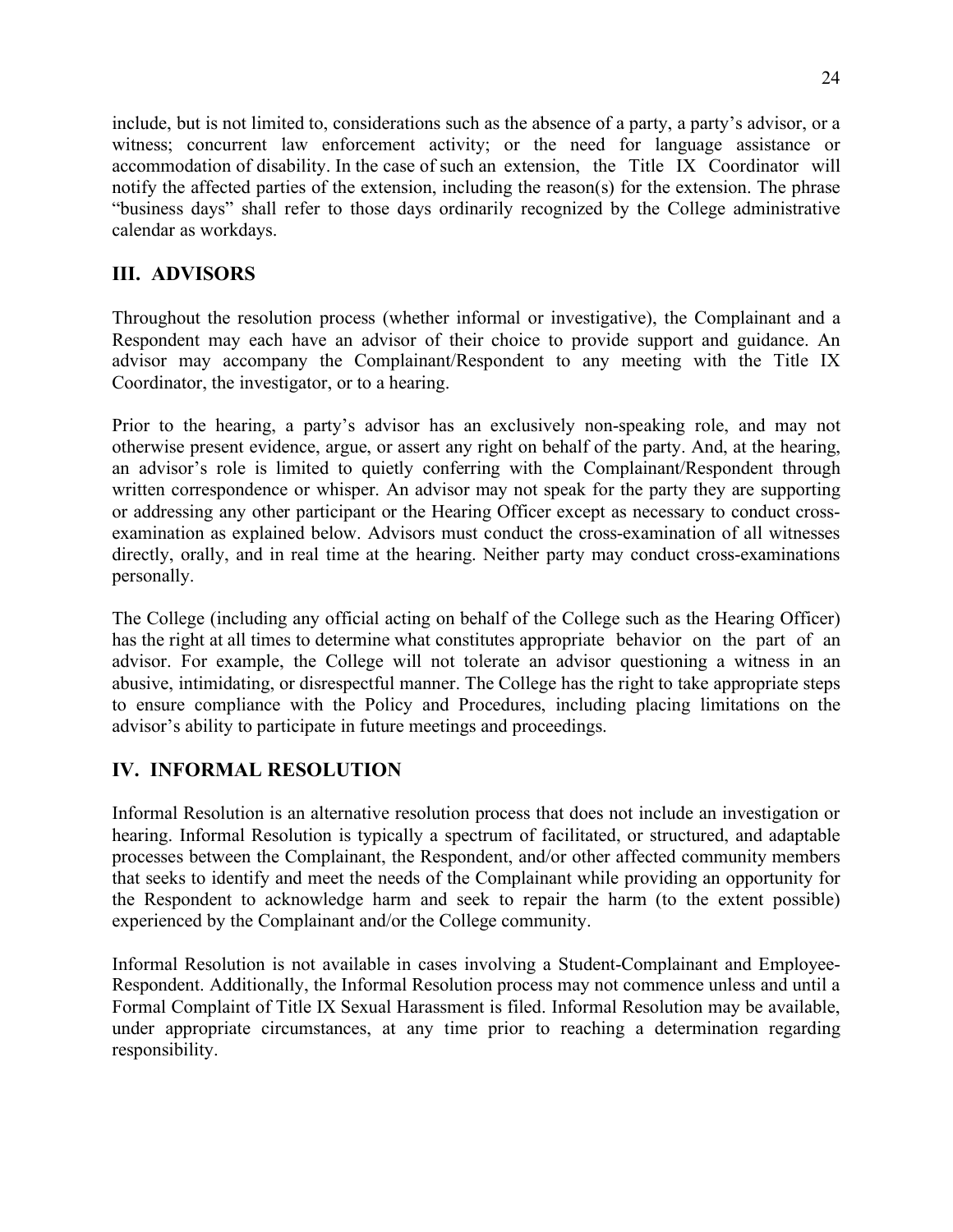The Title IX Coordinator reserves the right to determine whether Informal Resolution is appropriate in a specific case. Before the Title IX Coordinator commences the Informal Resolution process, both parties must provide informed consent in writing. In addition, where both parties and the College determine that Informal Resolution is worth exploring, the College will provide the parties with a written notice disclosing:

- The allegations;
- The requirements of the Informal Resolution process; and
- Any consequences resulting from participating or withdrawing from the process, including the records that may be maintained by the College.

## **Types of Informal Resolutions**

- **Mediation through Informal Resolution**: mediation of the issue between the two parties conducted by the Dean of Student Life, for student cases, or the Provost/Vice President of Academic Affairs, in all other cases. Each party will have the opportunity to attend the mediation to advocate for their desired outcome.
- **Complainant-Sensitive Remedies**: the College will take all necessary steps to remedy the discriminatory effect(s) on the complainant and others. Examples of such complainant-sensitive remedies may include: order of no contact, residence hall relocation, adjustment of schedule, etc. These remedies may be applied to one, both, or multiple parties involved.
- **Prevention of Recurrence**: the College shall take reasonable steps to prevent the recurrence of Sexual Harassment in any form. If such reoccurrence takes place, those responsible for such behavior may be subject to action in accordance with College policy.
- **Written Notice of Outcome Deadline**: Written notice of the outcome of this informal resolution shall be given to the parties involved by the Title IX Coordinator or designee within three (3) days of the outcome.

At any time prior to reaching a resolution, either party may withdraw from the Informal Resolution process and proceed with the formal grievance process for resolving the Formal Complaint.

Once an Informal Resolution is agreed to by all parties, the resolution is binding and the parties generally are precluded from resuming or starting the formal grievance process related to that Formal Complaint. Any breach of the terms of an Informal Resolution agreement may result in disciplinary action.

## **V. FORMAL RESOLUTION PROCESS**

#### **A. The Investigation**

An investigation affords both the Complainant and the Respondent an opportunity to submit information and other evidence and to identify witnesses. Although the parties have the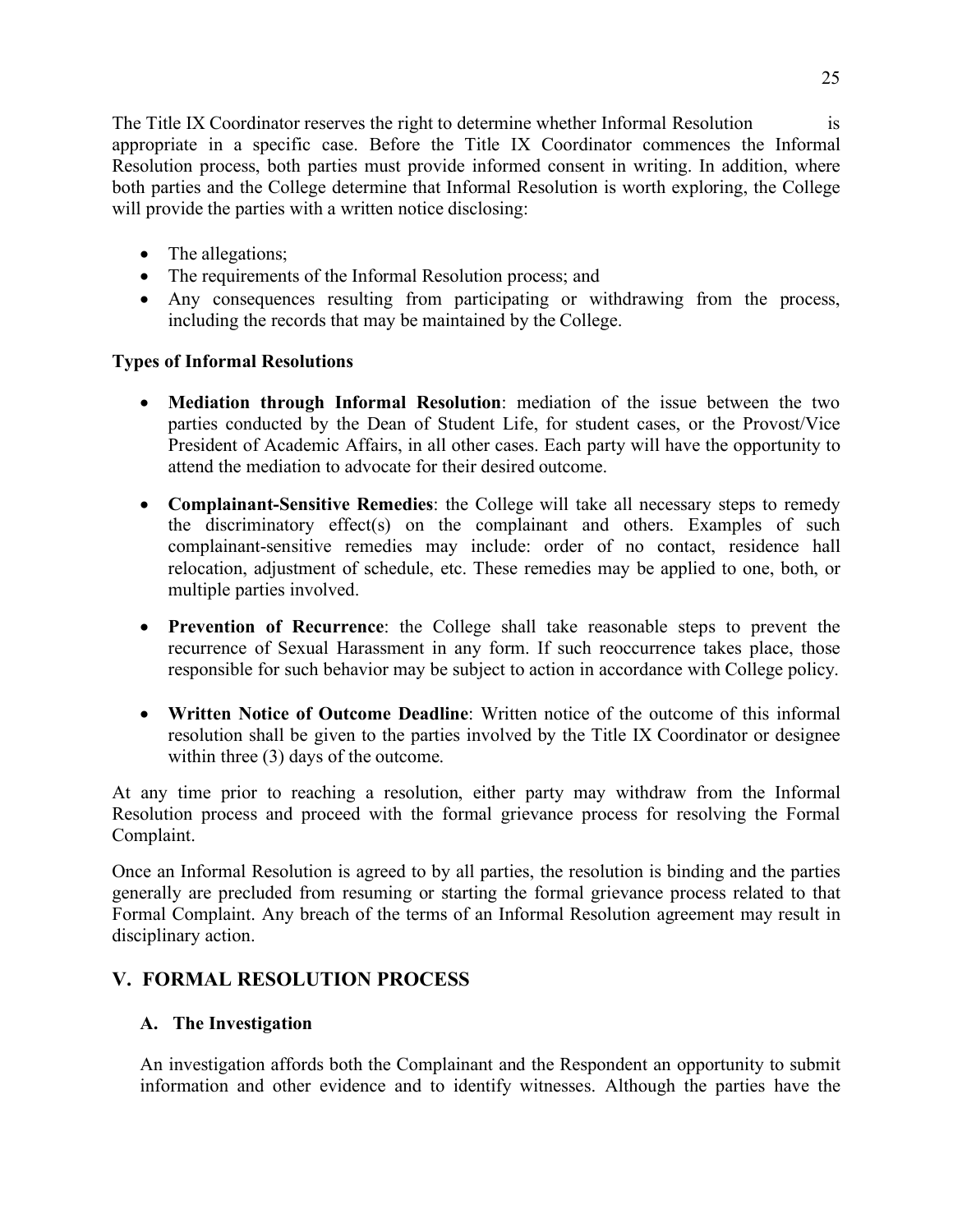option to submit evidence and suggest witnesses to be interviewed, the burden of gathering information in the investigation is with the College.

When the formal resolution process is initiated, the Title IX Coordinator will designate an investigator who will be responsible for gathering evidence directly related to the allegations raised in a Formal Complaint of Title IX Sexual Harassment. The investigator must be impartial, free of any actual conflict of interest, and have specific and relevant training and experience. Specifically, the investigator will be trained on (1) issues of relevance; (2) the definitions in the Policy; (3) the scope of the College's Education Program or Activity; (4) how to conduct an investigation; and (4) how to serve impartially, including by avoiding prejudgment of the facts at issue, conflicts of interest, and bias.

A Complainant or a Respondent who has concerns that the assigned investigator cannot conduct a fair and unbiased review (e.g., has a personal connection with one of the parties or witnesses, etc.) may report those concerns to the Title IX Coordinator, who will assess the circumstances and determine whether a different investigator should be assigned to the matter.

#### **1. Investigation Timeframe**

The investigation of a Formal Complaint will be usually concluded within 90 days of the filing of the Formal Complaint. The parties will be provided with updates on the progress of the investigation, as needed, and will be alerted if the process will go beyond the 90 day timeframe.

## **2. Interviews and Gathering Evidence**

**Interviews**: The investigator will interview the Complainant and Respondent in order to review the disciplinary process and to hear an overview of each party's account of the incident. Before any interview, the individual being interviewed will be informed in writing of the date, time, location, participants, and purpose of the interview. Such notice will be provided with sufficient time for the individual to prepare for the interview. The Respondent will be informed in writing if, during the investigation, additional information is disclosed that may constitute additional Title IX Sexual Harassment under the Policy.

Following the interview, each party will be provided with a draft summary of their statement so that they have the opportunity to comment on the summary and ensure its accuracy and completeness. The parties' feedback may be attached or otherwise incorporated into the final investigative report to the extent deemed relevant by the investigator.

**Evidence**: During the interview, and as the investigator is gathering evidence, each party will be given the opportunity to identify witnesses and to provide other information, such as documents, communications, photographs, and other evidence. Although the College has the burden of gathering evidence sufficient to reach a determination regarding responsibility, all parties are expected to share any relevant Information and/or any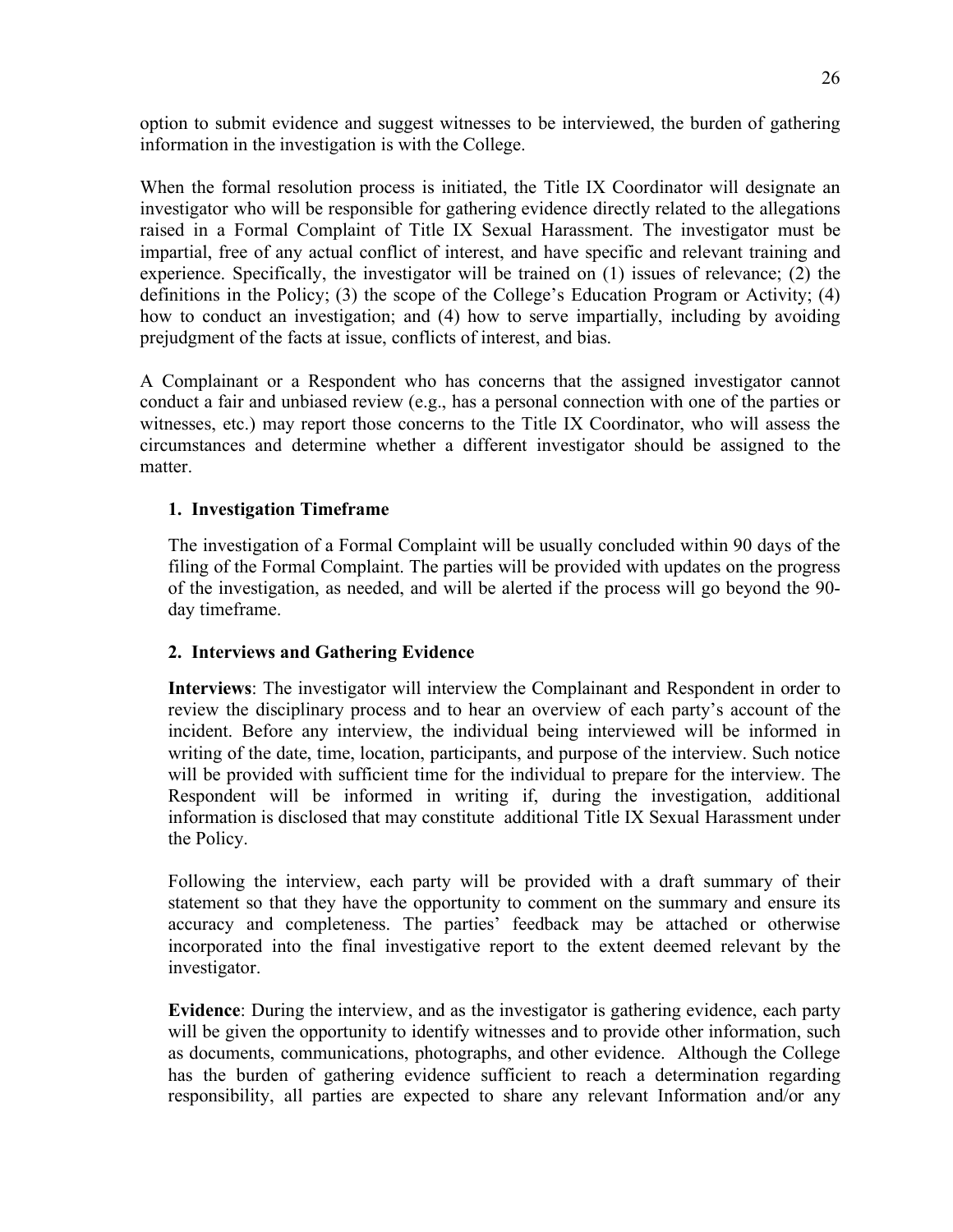information that is requested by the investigator. Such information shared by the parties with the investigator may include both inculpatory and exculpatory evidence.

The investigator will review all information identified or provided by the parties, as well as any other evidence they obtain. Evidence obtained as part of the investigation that is directly related to the allegations in the Formal Complaint will be shared with the parties for their review and comment, as described below.

## **3. Draft Investigative Report and Opportunity to Inspect and Review Evidence**

After all the evidence is gathered, and the investigator has completed witness interviews, the investigator will prepare a draft investigative report. The investigator will send each party, and the party's advisor, if any, the draft investigative report. The investigator will also provide the parties, and their advisors, if any, with copies of all evidence directly related to the allegations of the Formal Complaint that was gathered during the investigation. Before doing so, the investigator may redact information in the evidence that is not directly related to the allegations of the Formal Complaint; information prohibited from disclosure pursuant to a recognized legal privilege; and/or a party's medical or mental health information/records unless the party consents in writing to the disclosure. The evidence may be provided in either an electronic format or a hard copy. Parties and their advisors may be required to sign a non-disclosure agreement that permits review and use of the evidence only for purposes of the Title IX grievance process.

The parties will have ten (10) days to review the draft investigative report and evidence and to submit a written response. The parties' written responses must include any comments, feedback, additional documents, evidence, requests for additional investigation, names of additional witnesses, or any other information they deem relevant to the investigation. Any party providing new evidence in their written response should identify whether that evidence was previously available to them, and if so, why it was not previously provided. The parties' feedback will be attached to the final investigation report.

Generally, only information that is provided to, or otherwise obtained by, the investigator during the course of the investigation will be considered in the determination of whether a Policy violation occurred. Any and all information for consideration by the Hearing Officer must be provided to the investigator prior to the final investigation report and will not be allowed during the hearing unless it can be clearly demonstrated that such information was not reasonably available to the parties at the time of the investigation or that the evidence has significant relevance to a material fact at issue in the investigation. If, after the final investigation report is issued, a party provides or identifies evidence that they did not previously provide or identify despite that evidence being reasonably available to them during the investigation process, the Hearing Officer may, at their discretion, draw a negative inference from the party's delay in providing or identifying the evidence.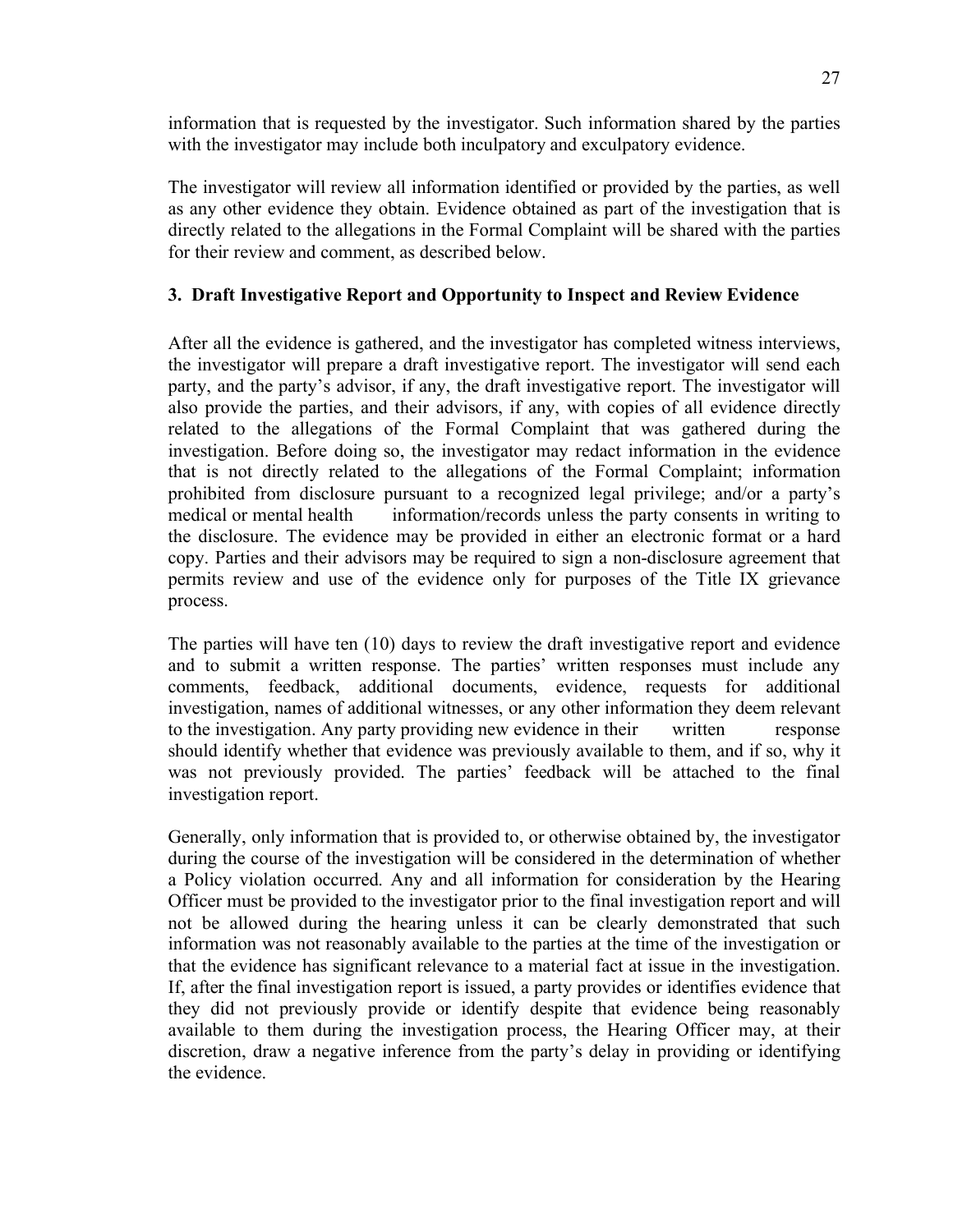The investigator will review the feedback to the report, interview additional relevant witnesses (as the investigator deems appropriate).

## **4. Final Investigative Report**

After the time has run for both parties to provide any written response to the draft investigative report and evidence, and after the investigator completes any additional investigation, the investigator will complete a final investigative report. The investigator will submit the final investigative report of relevant information to the Title IX Coordinator. The investigator shall not make any credibility determinations in the Investigative report regarding witness testimony and/or evidence.

The Title IX Coordinator will review the report for completeness and relevance, and direct further investigation as necessary before the report is provided to the Complainant and Respondent.

The investigator and/or Title IX Coordinator, as appropriate, may exclude and/or redact information or evidence from the final investigative report as follows:

- Information that is not relevant to the allegations raised in the Formal Complaint;
- Information about a Complainant's prior or subsequent sexual activity, unless such information about the Complainant's prior sexual behavior is offered to prove that someone other than the Respondent committed the conduct alleged by the Complainant, or if the questions and evidence concern specific incidents of the Complainant's prior sexual behavior with respect to the Respondent and are offered to prove consent; and
- Medical or mental health information, treatment and/or diagnosis, unless the party consents.

After the Title IX Coordinator reviews the report and any further investigation, if necessary, is completed, the final report will be shared with the Complainant, Respondent, and their advisors. The parties will have ten (10) business days to respond in writing to the final investigative report.

The Complainant and Respondent must also submit in writing by that time the names of any witnesses the Complainant/Respondent wishes to testify and a summary of information each witness would provide through their testimony. Names of witnesses provided by the Complainant/Respondent will be shared with the other party.

After the ten (10) business day deadline, the Complainant and Respondent may not provide any additional written information for the hearing, unless that information was not reasonably available prior to the closing of the ten (10) business day window. The Hearing Officer determines whether to grant exceptions to this ten (10) business day deadline.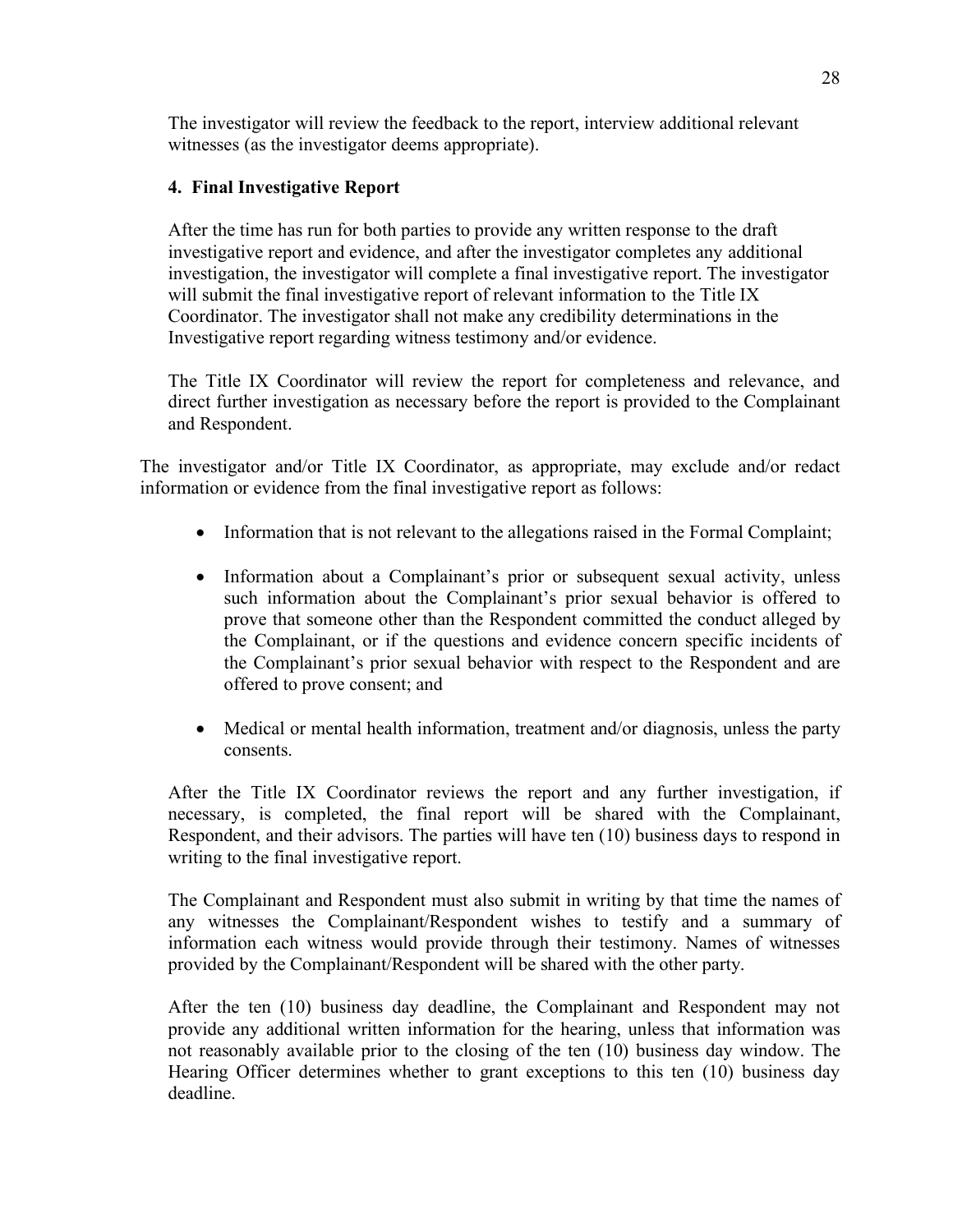The Title IX Coordinator will determine what, if any, final changes or additions are made to the final investigative report based upon its review of the report and feedback as described above from the Complainant and Respondent.

The matter will then be referred to a Hearing Officer.

## **Hearing Procedure**

#### **1. The Hearing Officer**

The Hearing Officer will be selected by the College. The College retains discretion to select a Hearing Officer from a pool of individuals, based on a case-by-case basis.

All Hearing Officers receive annual training on the following: how to conduct a hearing; issues of relevance, including when questions and evidence about the Complainant's sexual predisposition or prior sexual behavior are not relevant; how to serve impartially by, among other things, avoiding prejudgment of the facts at issue, conflicts of interest, and bias; and other relevant issues. The Hearing Officer will also be trained on any technology that might be used during a hearing.

#### **2. Notice**

Both the Complainant and the Respondent will be notified in writing of the date and time of the hearing and the name of the Hearing Officer at least five (5) calendar days in advance of the hearing, with the hearing to occur no fewer than ten days after the parties are provided with the final investigative report. The Hearing Officer will receive the names of the Complainant and the Respondent at the same time.

#### **3. Bias and Conflict of Interest**

The Hearing Officer must be impartial and free from bias or conflict of interest, including bias for or against a specific Complainant or Respondent or for or against complainants and respondents generally. If the Hearing Officer has concerns that they cannot conduct a fair or unbiased review, the Hearing Officer may report those concerns to the Title IX Coordinator and a different Hearing Officer will be assigned.

A Complainant and/or Respondent may challenge the participation of the Hearing Officer because of perceived conflict of interest, bias, or prejudice. Such challenges, including rationale, must be made within 48 hours of notification of the name of the Hearing Officer.

At their discretion, the Title IX Coordinator will determine whether such a conflict of interest exists and whether a Hearing Officer should be replaced. Postponement of a hearing may occur if a replacement Hearing Officer cannot be immediately identified.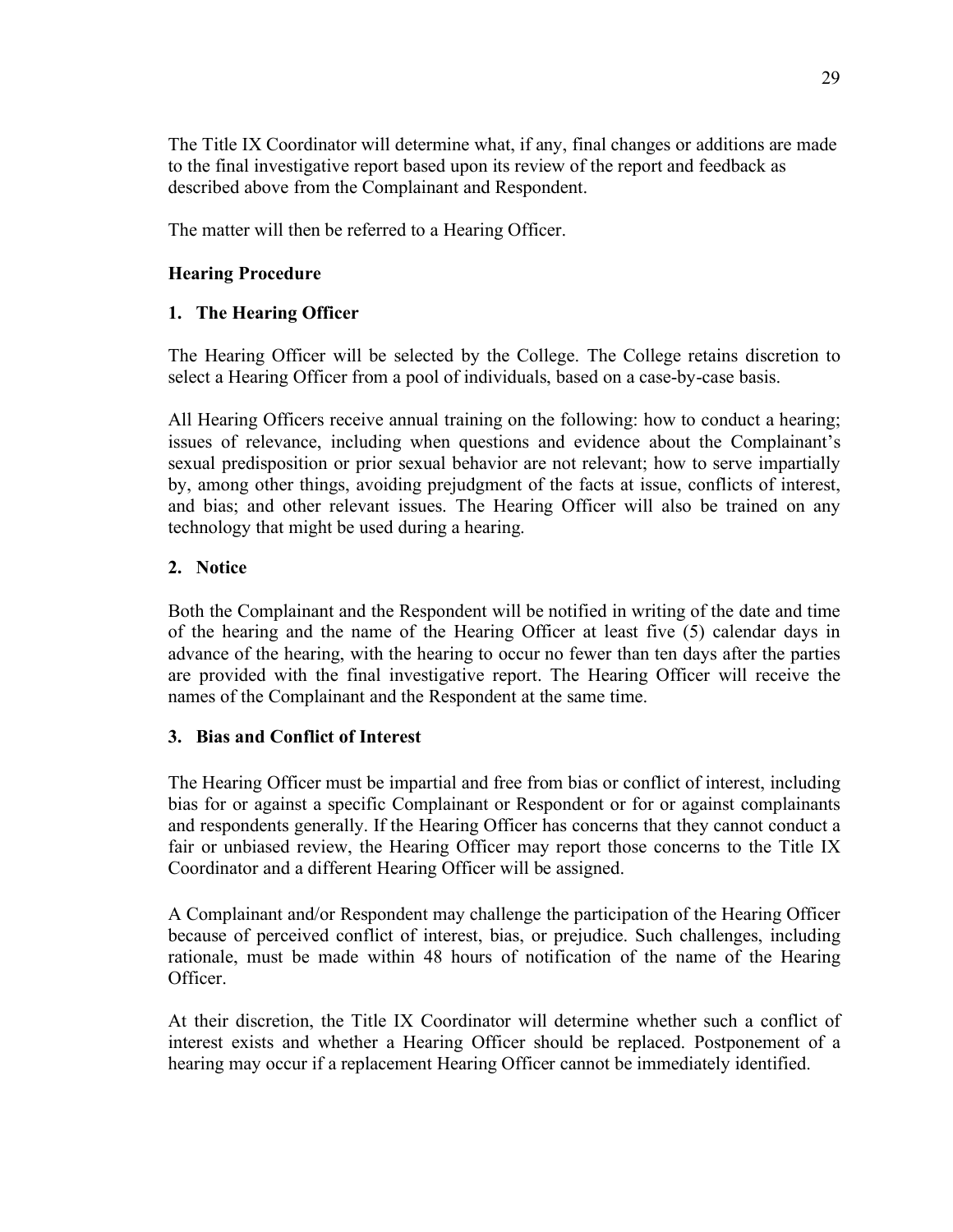## **4. Pre-Hearing Procedures and Ground Rules**

The Hearing Officer and/or the Title IX Coordinator may establish pre-hearing procedures relating to issues such as scheduling, hearing structure and process, witness and advisor participation and identification, and advance determination of the relevance of certain topics. The Hearing Officer will communicate with the parties prior to the hearing with respect to these issues and establish reasonable, equitable deadlines for party participation/input. If necessary, the Title IX Coordinator has the discretion to hold a prehearing conference with both parties, their advisors, and the Hearing Officer.

The Hearing Officer also has wide discretion over matters of decorum at the hearing, including the authority to excuse from the hearing process participants who are unwilling to observe rules of decorum.

## **5. Participation of Advisors**

Both parties must be accompanied by an advisor to the hearing. If a party does not have an advisor for the hearing, the College will provide an advisor of the College's choice for that party.

Each party's advisor must conduct any cross-examination of the other party and any witnesses. Apart from conducting cross-examination, the parties' advisors do not have a speaking role at the hearing; an advisors' participation is limited to conferring with the party at intervals set by the Hearing Officer.

## **6. Participation of Parties and Witnesses**

A party or witness who elects to participate in the process is expected, although not compelled, to participate in all aspects of the process (e.g., a witness who chooses to participate in the investigation is expected to make themselves available for a hearing if requested to do so).

If a party or witness elects to not participate in the live hearing, or participates in the hearing but refuses to answer questions posed by the other party through their advisor, the Hearing Officer will not rely on any statement of the non-participating party or witness in reaching a determination regarding responsibility. The Hearing Officer will never draw any inferences based solely on a party's or witness's absence or refusal to answer questions.

"**Statements**" for purposes of the hearing means factual assertions made by a party or witness. Statements might include factual assertions made during an interview or conversation, written by the individual making the assertions (including those found in a Formal Complaint), and memorialized in the writing of another (e.g. in an investigative report, police report, or medical record). Where evidence involves intertwined statements of both parties (e.g. a text message exchange or an email thread) and one party refuses to participate in the hearing or submit to questioning about the evidence while the other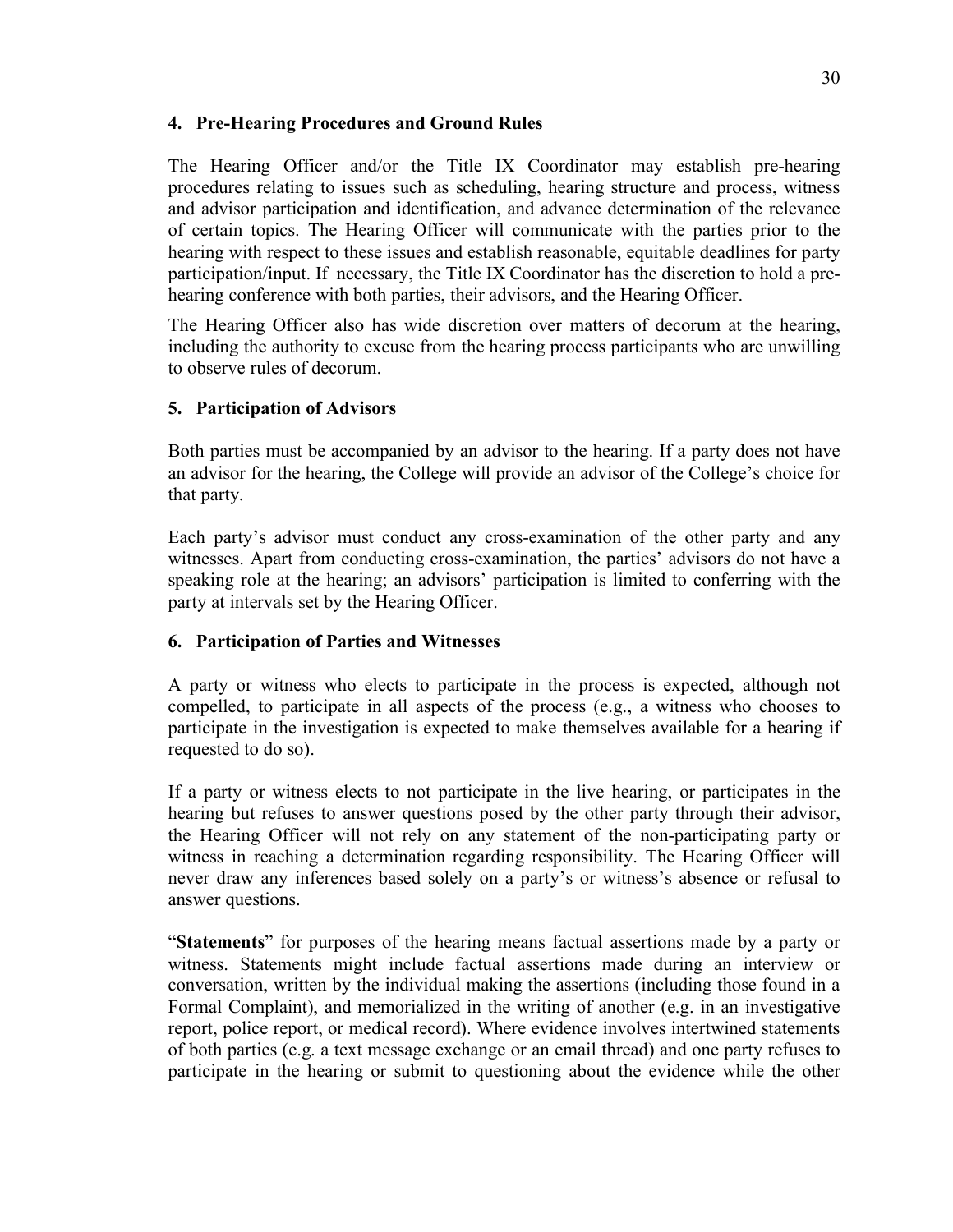does participate and answer questions, the statements of only the participating party may be relied on by the Hearing Officer.

If a party does not appear for the hearing, their advisor may still appear for the purpose of asking questions of the other party and witnesses. If a non-participating party's advisor also does not appear for the hearing, the College will appoint an advisor to participate in the hearing for the purpose of asking questions of the other party on behalf of the nonparticipating party.

Parties are reminded that, consistent with the prohibition on Retaliation, intimidation, threats of violence, and other conduct intended to cause a party or witness to not appear for a hearing are expressly prohibited.

#### **7. Witnesses**

The Hearing Officer may, at their discretion, exclude witnesses or witness testimony the Hearing Officer considers irrelevant or duplicative. The Hearing Officer will explain any decision to exclude a witness or testimony as not relevant.

#### **8. Electronic Devices and Record the Hearing**

A Respondent, Complainant, advisor, and/or witness may not bring electronic devices that capture or facilitate communication (e.g., computer, cell phone, audio/video recorder, etc.) into a hearing room, unless authorized by the Hearing Officer.

The Title IX Coordinator will arrange for there to be an audio recording, or audiovisual recording, or transcript (or combination) of the hearing, which will be made available to the parties for review and kept on file by the College for seven years.

Reasonable care will be taken to create a quality recording or transcript. If making a recording of the hearing, the College must take all necessary steps to minimize technical problems, however, technical problems that result in no recording or an inaudible recording are not a valid basis for appeal.

## **9. Hearing Location and Use of Technology**

The hearing will be live, with all questioning conducted in real time. Upon request, the parties may be located in separate rooms (or at separate locations) with technology enabling the Hearing Officer and the parties to simultaneously see and hear the party or witness answering questions. A hearing may be conducted entirely virtually through the use of remote technology so long as the parties and Hearing Officer are able to hear and see one another in real time.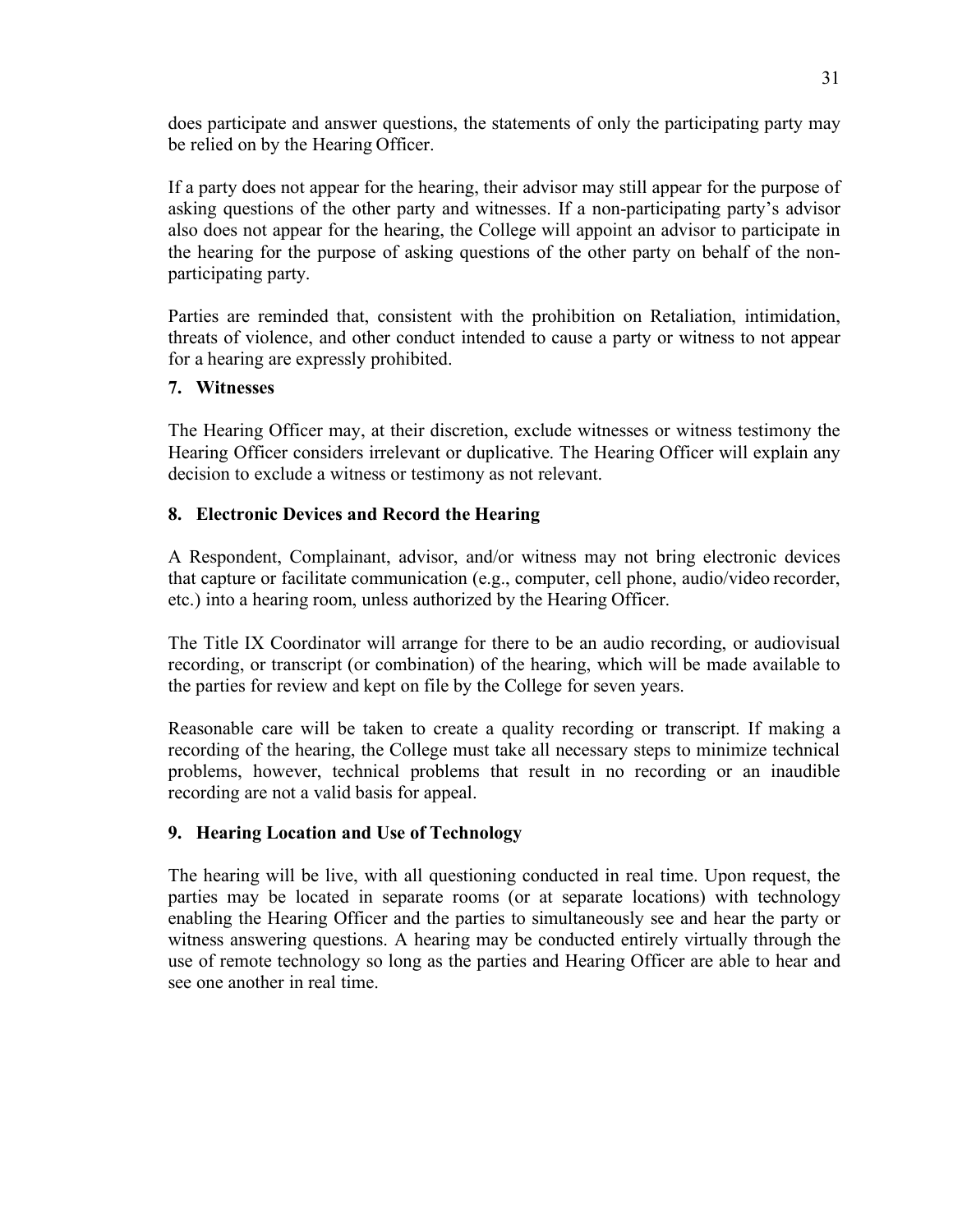#### **10. Hearing Structure**

The Hearing Officer has general authority and wide discretion over the conduct of the hearing. Although the Hearing Officer has discretion to modify the hearing structure, the general course of procedure for a hearing is as follows:

- Introductions;
- Respondent's statement accepting or denying responsibility;
- Opening Statement from the Complainant;
- Opening Statement from the Respondent;
- Questioning of the Complainant by the Hearing Officer;
- Cross-examination of the Complainant by the Respondent's advisor;
- Questioning of the Respondent by the Hearing Officer;
- Cross-examination of the Respondent by the Complainant's advisor;
- Hearing Officer questioning of other witnesses (if applicable);
- Cross-examination of other witnesses by the parties' advisors;
- Closing comments from the Complainant; and,
- Closing comments from the Respondent.

Complainant or Respondent may not question each other or other witnesses directly; they must conduct the cross-examination through their advisors. Before a party or witness answers a cross-examination or other question, the Hearing Officer will first determine whether the question is relevant. The Hearing Officer may exclude irrelevant information and/or questions. The Hearing Officer will explain any decision to exclude a question or information as not relevant.

The evidence collected as part of the investigative process will be made available at the hearing to give each party an equal opportunity to refer to such evidence during the hearing, including for purposes of cross-examination.

# **B. Determination Regarding Responsibility**

Following the hearing, the Hearing Officer will consider all relevant evidence and make a determination, based on the preponderance of the evidence standard, whether the Respondent has violated the Policy.

A preponderance of the evidence standard means that, based on the information acquired during the investigation and the hearing, it is more likely than not the Respondent engaged in the alleged conduct.

# **C. Remedies and Sanctions**

In the event the Hearing Officer finds the Respondent responsible for a violation of the College's policies, appropriate remedies and sanctions will be determined by the Provost/Vice President for Academic Affairs and the Vice President of Student Affairs.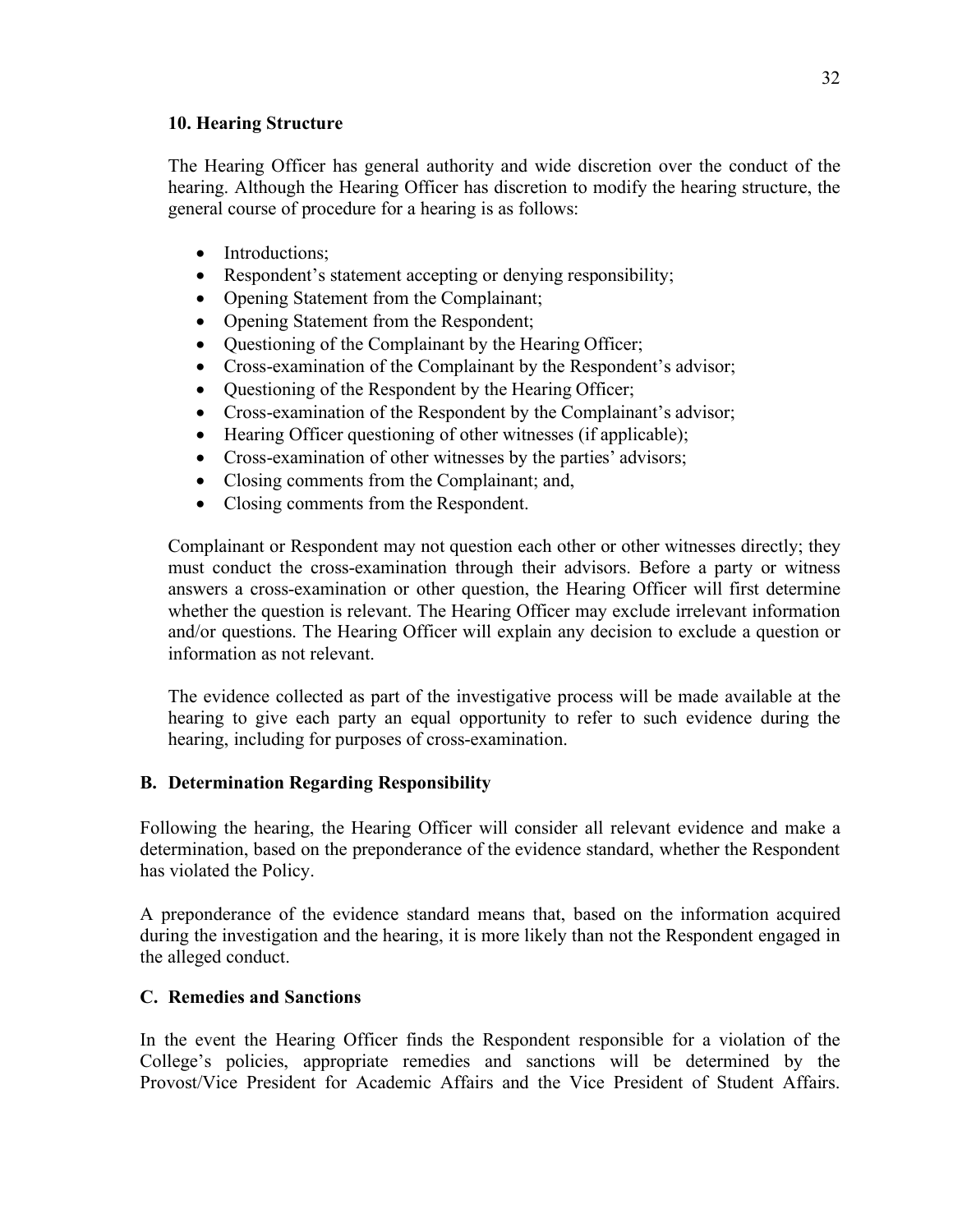Remedies are designed to resort or preserve equal access to the College's Education Program or Activity and may be disciplinary or punitive.

Upon a finding of responsibility, the Complainant will be provided with remedies designed to restore access to the College's educational and employment programs and activities.

Sanctions for a finding of responsibility for Student Respondents include, but are not limited to, expulsion, suspension, disciplinary probation, recommended counseling, and/or other educational sanctions. In determining (a) sanction(s), the Vice President for Student Affairs will consider whether the nature of the conduct at issue warrants removal from the College, either permanent (expulsion) or temporary (suspension). Other factors pertinent to the determination of what sanction applies include, but are not limited to, the nature of the conduct at issue, prior disciplinary history of the Respondent (shared only upon a finding of responsibility for the allegation), previous College response to similar conduct, and College interests (e.g., in providing a safe environment for all).

Sanctions for findings of responsibility for Employee and Faculty Respondents include, but are not limited to, progressive disciplinary action; prohibition from various academic or managerial responsibilities involving the Complainant or others; letter of reprimand placed in a Respondent's personnel file; restrictions on a Respondent's access to College programs or facilities; limitations on merit pay or other salary increases for a specific period; or demotion, suspension, or dismissal/termination from the College.

## **D. Written Notice Regarding Outcome and, if applicable, Sanctions/Remedies**

After a determination regarding responsibility and, if applicable, a determination regarding appropriate remedies and/or sanction has been made, the Complainant and Respondent will receive a simultaneous written notification including the decision regarding responsibility and, as applicable, remedies and sanctions. The written notification will include the following:

- Identification of the allegations potentially constituting Title IX Sexual Harassment;
- A description of the procedural steps taken from the receipt of the Formal Complaint of Title IX Sexual Harassment, with parties and witnesses, site visits, methods used to gather other evidence, and hearings held;
- Findings of fact supporting the determination;
- Conclusions regarding the application of the College's code of conduct to the facts;
- A statement of, and rationale for, the result as to each allegation, including a determination regarding responsibility, any disciplinary sanctions the College imposes on the Respondent, and whether remedies designed to restore or preserve equal access to the College's Education Program or Activity will be provided by the College to the Complainant; and
- The College's procedures and permissible bases for the Complainant and Respondent to appeal.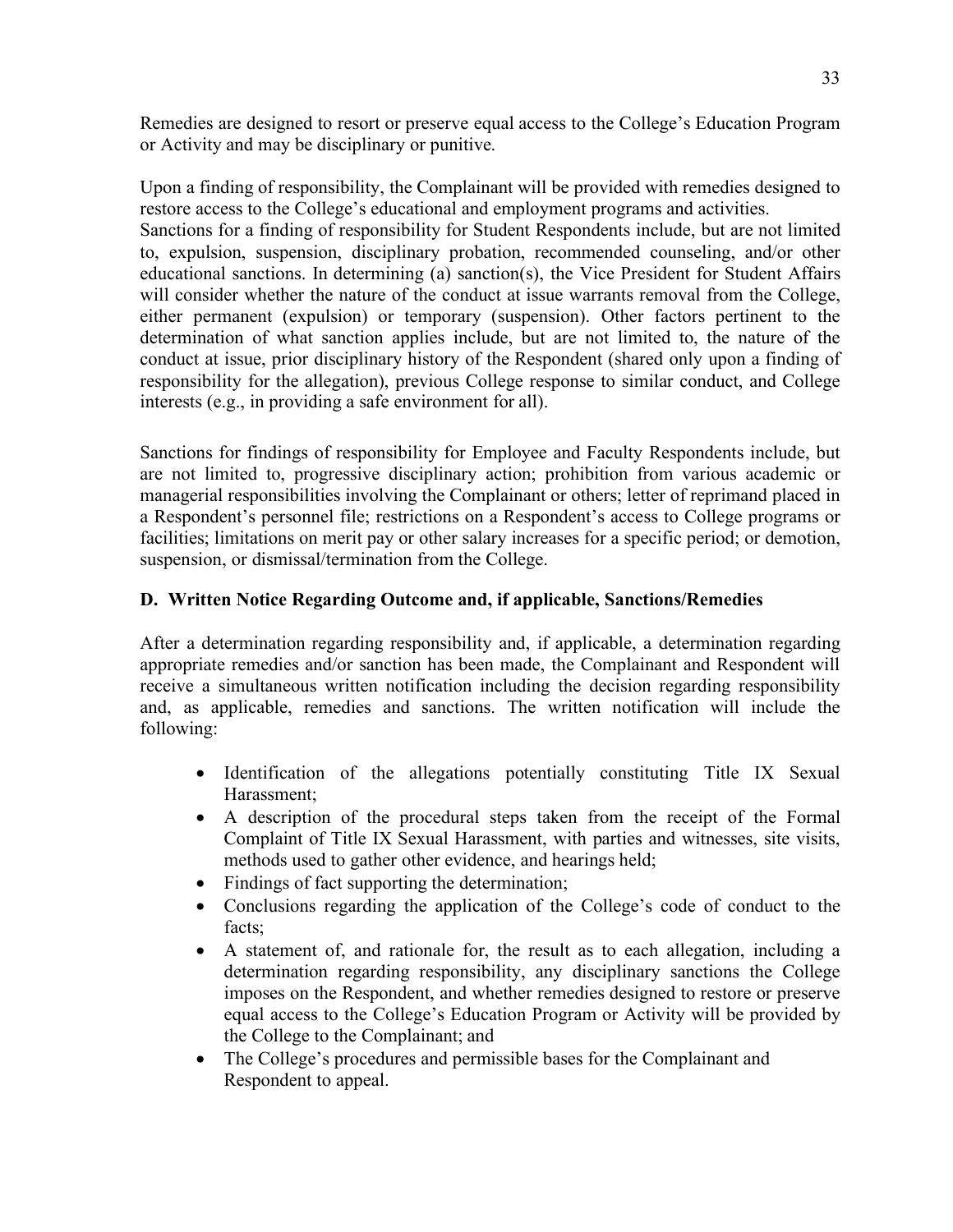The written notification of outcome becomes final seven (7) days after it is sent to the Parties, unless an appeal is filed on or before that day.

# **VI. APPEALS**

A Respondent and Complainant both have the right to appeal (1) The Title IX Coordinator's decision to dismiss a Formal Complaint of Title IX Sexual Harassment; and (2) the Hearing Officer's decision regarding responsibility.

A party wishing to appeal the Title IX Coordinator's decision to dismiss a Formal Complaint of Title IX Sexual Harassment must file a written appeal statement within five business days of the date the decision to dismiss is communicated to the parties.

A party wishing to appeal a Hearing Officer's decision must file a written appeal statement within five business days of the date the written decision is sent to the parties.

Appeal statements are limited to five pages. The written appeal statement must identify the ground(s) upon which the appeal is being made.

The only grounds for appeal are:

- New information not reasonably available at the time of the decision/hearing that could affect the outcome of the matter;
- The Title IX Coordinator, investigator, Hearing Officer, or Vice President of Student Affairs, and Dean of Student Life had a conflict of interest or bias for or against complainants or respondents generally or the individual Complainant or Respondent specifically that affected the outcome of the matter;
- Procedural error(s) that affected the outcome of the matter.
- To determine whether jurisdiction was properly asserted under the Student Handbook;
- To determine whether the underlying proceeding was conducted fairly in light of the charges and evidence presented, and in conformity with procedures described in the Student Handbook, such that no significant prejudice to a student or the College resulted;
- To determine whether the facts in the case were sufficient to establish that a violation of the Title IX Policy occurred; and/or
- To determine whether the sanction(s) imposed were appropriate.

An appeal is not a re-hearing of the case. The College may summarily deny an appeal if it is not based on one of the enumerated grounds for appeal.

**Appellate Decision-Maker**: If the College does not summarily deny the appeal, the College will appoint an appellate decision-maker. The appellate decision-maker's role is limited to reviewing the underlying record of the investigation and hearing, the appealing party's ("Appellant") written appeal statement, any response to that statement by the other party ("Appellee"), and information presented at a meeting of the appellate decision-maker, if convened.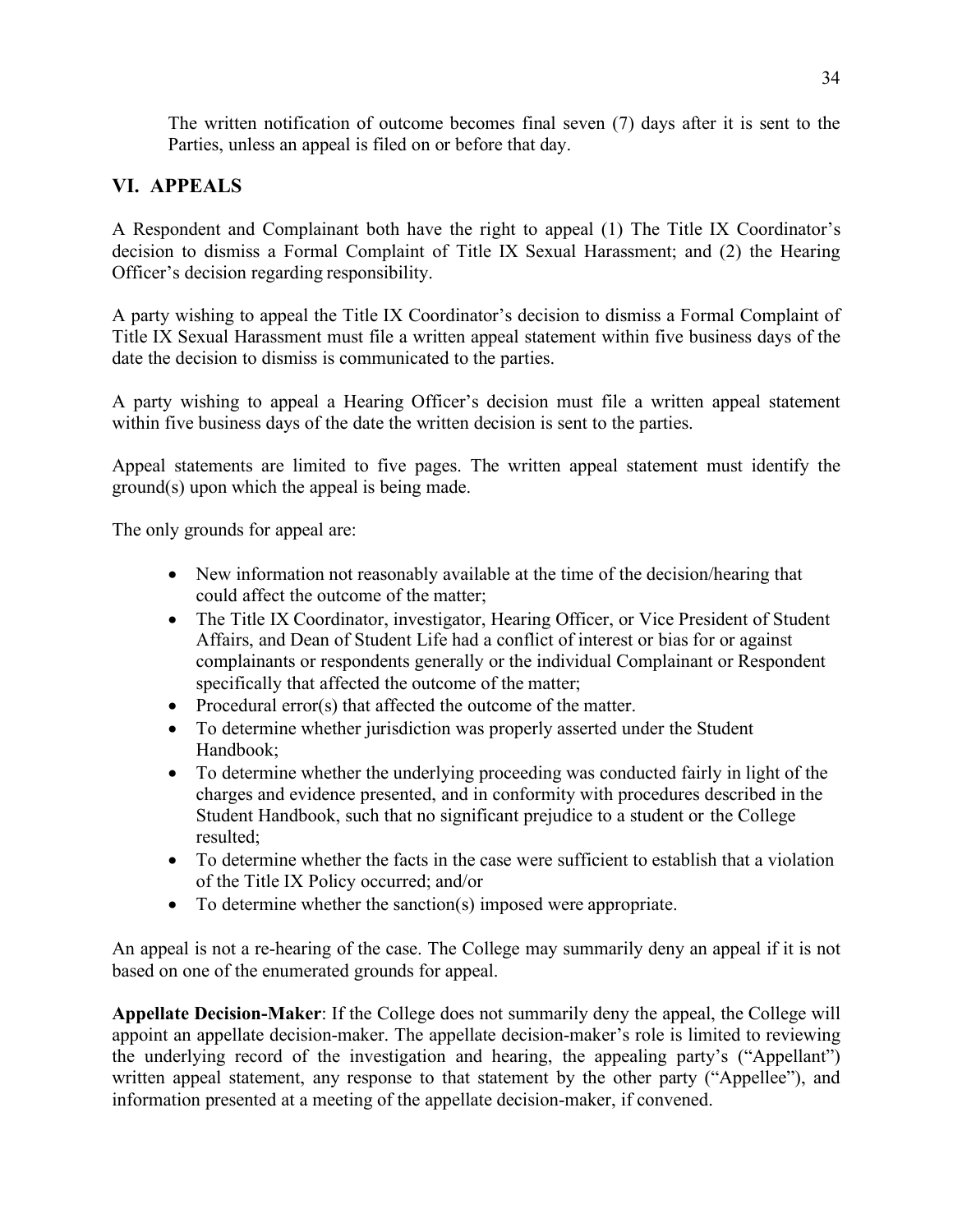**Conflict of Interest**: The College will notify the Appellant and Appellee of the name of the appellate decision-maker. The Appellant and/or Appellee may challenge the participation of an appellate decision-maker because of an actual conflict of interest, bias, or prejudice. Such challenges, including rationale, must be submitted in writing to the College no later than fortyeight (48) hours after notification of the name of the appellate decision-maker. The College will determine whether such a conflict of interest exists and whether an appellate decision-maker should be replaced.

**Response to Appeal**: The appellate decision-maker will provide written notice to the Appellee that an appeal has been submitted and will give the Appellee an opportunity to review the appeal statement. The Appellee may submit a written response to the appeal ("response"). The response is due three (3) business days from the date the College provides written notice of the appeal to the Appellee. Response can be no more than five (5) pages. The College will provide the Appellant an opportunity to review the Appellee's response, and Appellant shall have an additional three (3) business days to provide an additional response in writing.

**Written Decision**: The appellate decision-maker will provide written notification of the final decision to the Appellant and Appellee simultaneously.

The appellate decision-maker will typically notify the parties of its decision regarding an appeal in writing within fourteen (14) business days from receipt of the appeal statement. If the decision will take longer, the parties will be informed. The decision of the appellate decision-maker will be final and no subsequent appeals are permitted.

# **VII. CONFIDENTIALITY**

The College will keep confidential the identity of any individual who has made a report or complaint of sex discrimination, including any individual who has made a report or filed a Formal Complaint of Title IX Sexual Harassment, any Complainant, any individual who has been reported to by the perpetrator of sex discrimination, any Respondent, and any witness, except as may be permitted by the FERPA statute, 20 U.S.C. 1232g, or FERPA regulations, 34 CFR part 99, or as required by law, or to carry out the purposes of 34 CFR part 106, including the conduct of any investigation, hearing, or other proceeding arising thereunder.

# **VIII. RECORD RETENTION**

The College shall retain for a period of seven (7) years after the date of case closure: the official file relating to a formal resolution, including any investigation hearing, sanctioning, and/or appeals processes involving allegations of Title IX Sexual Harassment. In cases in which a Respondent was found to have violated the Policy and was expelled or terminated, the College may retain such official case files indefinitely.